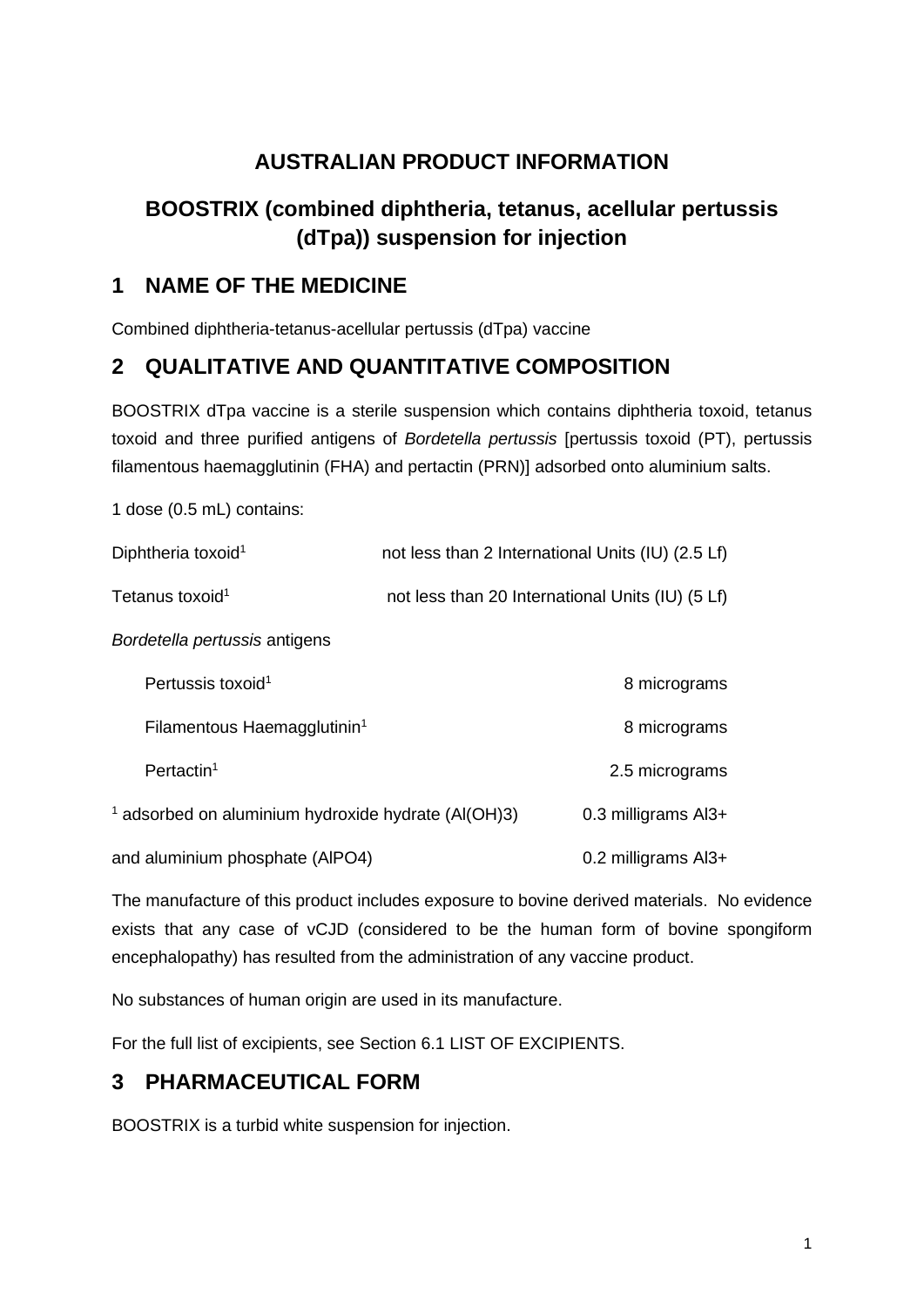# **4 CLINICAL PARTICULARS**

## **4.1 THERAPEUTIC INDICATIONS**

BOOSTRIX is indicated for booster vaccination against diphtheria, tetanus and pertussis of individuals aged four years and older (see Section 4.2 DOSE AND METHOD OF ADMINISTRATION).

BOOSTRIX is also indicated for passive protection against pertussis in early infancy following maternal immunisation during pregnancy (see Section 4.2 DOSE AND METHOD OF ADMINISTRATION, Section 4.6 FERTILITY, PREGNANCY AND LACTATION and 5.1 PHARMACODYNAMIC PROPERTIES).

The use of BOOSTRIX should be in accordance with official recommendations.

## **4.2 DOSE AND METHOD OF ADMINISTRATION**

All parenteral drug and vaccine products should be inspected visually for any particulate matter or discolouration prior to administration. Before use of BOOSTRIX, the vaccine should be well shaken to obtain a homogenous turbid suspension. Do not administer the vaccine if it appears otherwise.

#### **Dosage**

Each dose consists of a 0.5 mL ready to use sterile suspension.

BOOSTRIX can be administered to pregnant women during the second or the third trimester of pregnancy in accordance with official recommendations (see Section 4.1 THERAPEUTIC INDICATIONS, Section 4.6 FERTILITY, PREGNANCY AND LACTATION and 5.1 PHARMACODYNAMIC PROPERTIES).

## **Administration**

BOOSTRIX is administered by deep intramuscular injection, preferably in the deltoid region. THE VACCINE SHOULD NEVER BE ADMINISTERED INTRAVENOUSLY.

BOOSTRIX should be administered with caution to subjects with thrombocytopenia or a bleeding disorder since bleeding may occur following an intramuscular administration to these subjects. If in accordance with official recommendations, the vaccine may need to be administered subcutaneously to these subjects. With both routes of administration, firm pressure should be applied to the injection site (without rubbing) for at least two minutes.

This product is for use by one patient on a single occasion.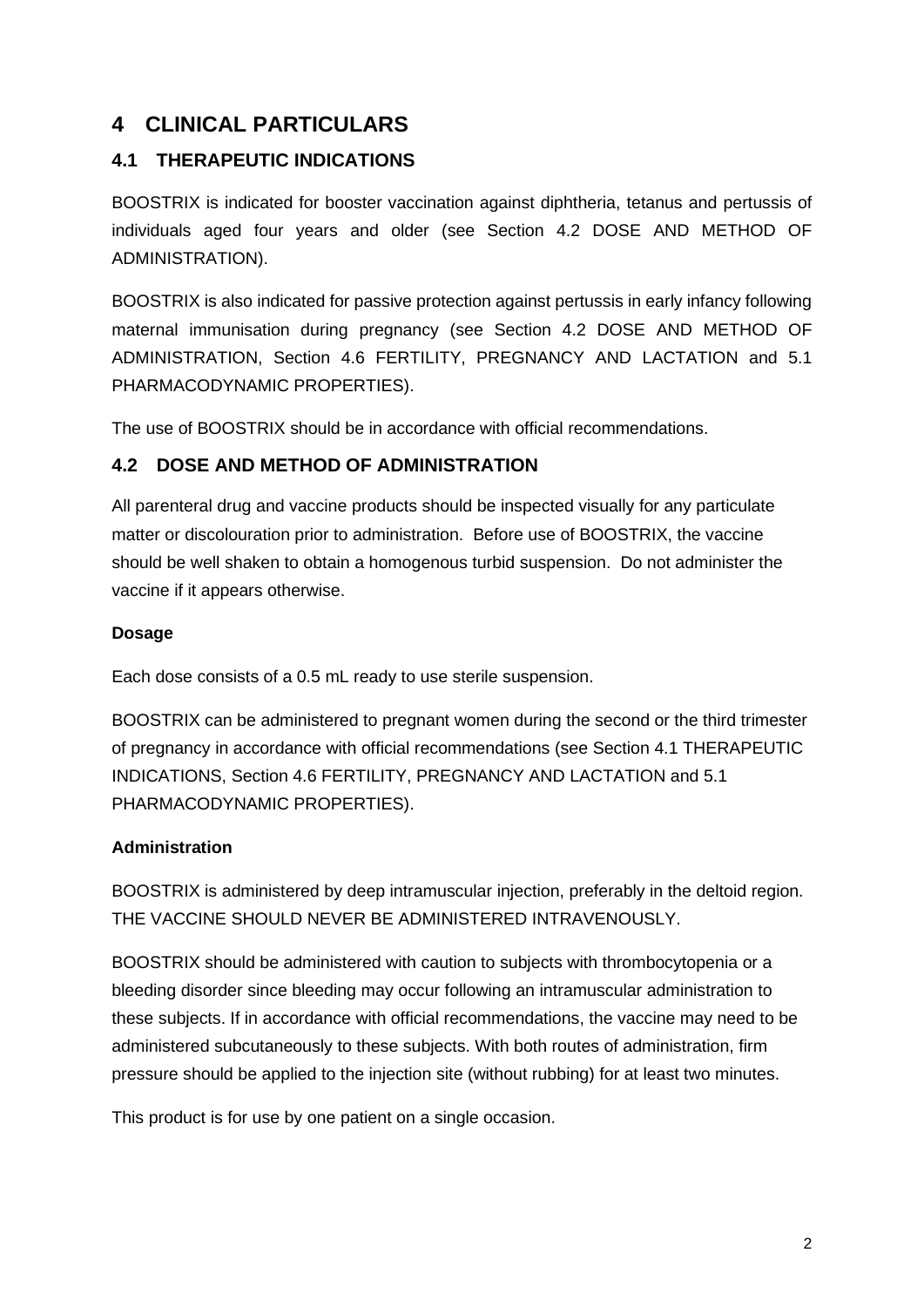Any unused product or waste material should be disposed of in accordance with local requirements.

BOOSTRIX can be given in accordance with current local recommendations for booster vaccination with reduced-content combined diphtheria-tetanus vaccine, when a booster against pertussis is desired.

BOOSTRIX may also be administered to adolescents with unknown vaccination status or incomplete vaccination against diphtheria, tetanus and pertussis. BOOSTRIX is not precluded in adult subjects with an incomplete, or no, history of previous pertussis vaccination. However, a booster response will only be elicited in adults who have been previously primed by vaccination or by natural infection (see Section 5.1 PHARMACODYNAMIC PROPERTIES).

Tetanus-prone injury – In case of tetanus-prone injury, BOOSTRIX can be used as an alternative to adult-type combined diphtheria–tetanus in individuals with no history of tetanus toxoid within the preceding five years, if a booster against diphtheria and pertussis is additionally desired.

BOOSTRIX can be used as an alternative to diphtheria-tetanus in the management of tetanus prone injuries in persons who have previously received a primary vaccination series of tetanus toxoid vaccine. If required, tetanus immunoglobulin may be administered concomitantly in accordance with official recommendations.

## **4.3 CONTRAINDICATIONS**

BOOSTRIX should not be administered to subjects with known hypersensitivity to any component of the vaccine, or to subjects having shown signs of hypersensitivity after previous administration of diphtheria, tetanus or pertussis vaccines.

As with other vaccines, the administration of BOOSTRIX should be postponed in subjects suffering from acute severe febrile illness. The presence of a minor infection, however, is not a contraindication.

BOOSTRIX is contraindicated if the subject has experienced an encephalopathy of unknown aetiology, occurring within 7 days following previous vaccination with pertussis-containing vaccine. In these circumstances, pertussis vaccination should be discontinued and the vaccination course should be continued with diphtheria and tetanus vaccines.

BOOSTRIX should not be administered to subjects who have experienced transient thrombocytopenia or neurological complications following an earlier immunisation against diphtheria and/or tetanus (for convulsions or hypotonic-hyporesponsive episodes, see Section 4.4 SPECIAL WARNINGS AND PRECAUTIONS FOR USE).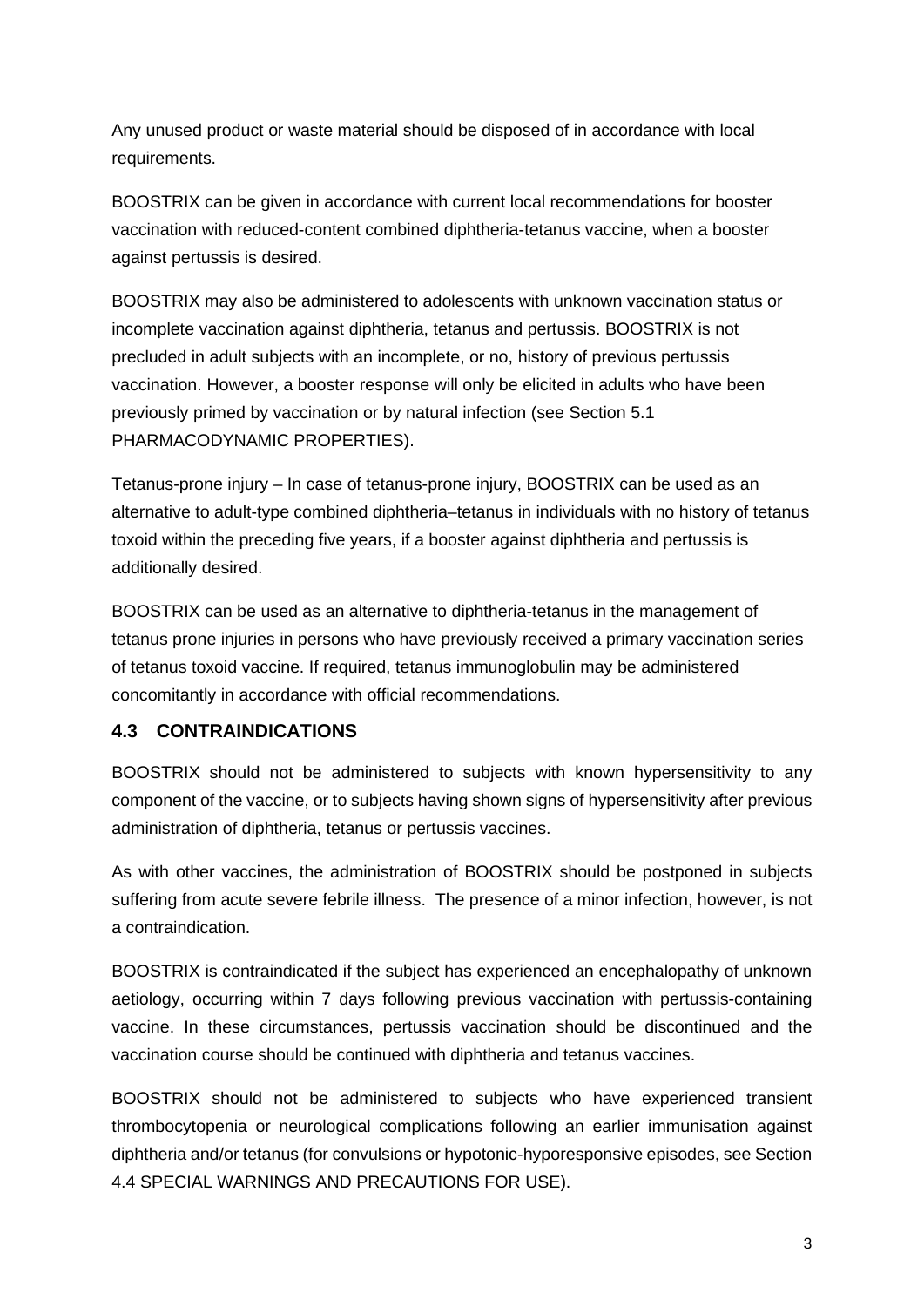### **4.4 SPECIAL WARNINGS AND PRECAUTIONS FOR USE**

#### **BOOSTRIX should under no circumstances be administered intravenously.**

It is good clinical practice that immunisation should be preceded by a review of the medical history (especially with regard to previous immunisation and possible occurrence of undesirable events) and a clinical examination.

If any of the following events have occurred in temporal relation to receipt of pertussis containing vaccines, the decision to give doses of pertussis containing vaccines, should be carefully considered.

There may be circumstances, such as a high incidence of pertussis, when the potential benefits outweigh possible risks, particularly since these events are not associated with permanent sequelae.

- Temperature of ≥40.0°C within 48 hours of vaccination, not due to another identifiable cause.
- Collapse or shock-like state (hypotonic-hyporesponsive episode) within 48 hours of vaccination.
- Persistent, inconsolable crying lasting ≥3 hours, occurring within 48 hours of vaccination.
- Convulsions with or without fever, occurring within 3 days of vaccination.

In children with progressive neurological disorders, including infantile spasms, uncontrolled epilepsy or progressive encephalopathy, it is better to defer pertussis (Pa or Pw) immunisation until the condition is corrected or stable. However, the decision to give pertussis vaccine must be made on an individual basis after careful consideration of the risks and benefits.

As with all injectable vaccines, appropriate medical treatment and supervision should always be readily available in case of anaphylactic reactions following the administration of the vaccine.

BOOSTRIX should be administered with caution to subjects with thrombocytopenia or a bleeding disorder since bleeding may occur following an intramuscular administration to these subjects. If in accordance with official recommendations, the vaccine may need to be administered subcutaneously to these subjects. With both routes of administration, firm pressure should be applied to the injection site (without rubbing) for at least two minutes.

A history or a family history of convulsions and a family history of an adverse event following DTP vaccination do not constitute contraindications.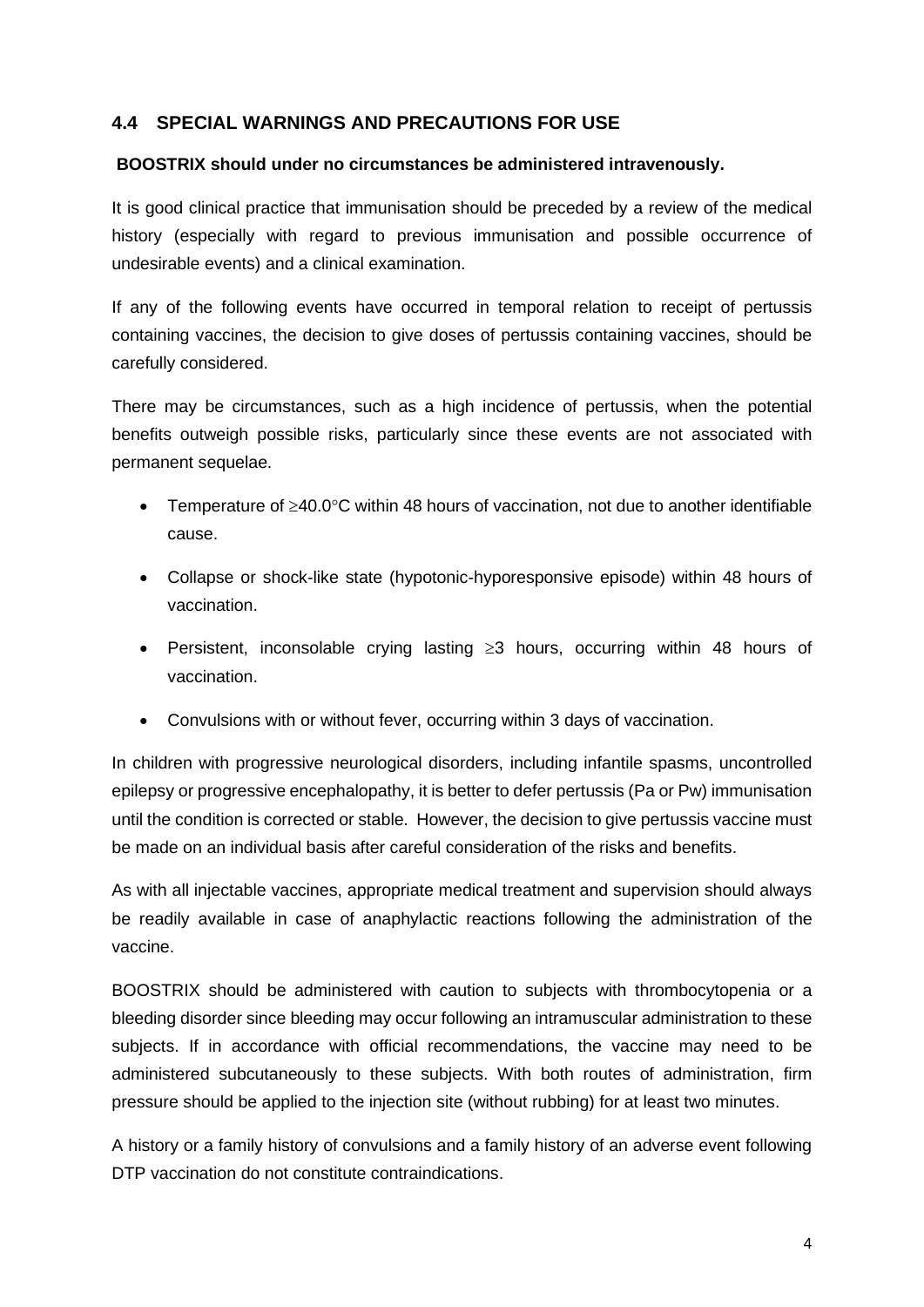Human Immunodeficiency Virus (HIV) infection is not considered a contraindication for diphtheria, tetanus and pertussis (whole-cell or acellular) immunisation. However in patients with immunodeficiency or in patients receiving immunosuppressive therapy, an adequate immunologic response may not be achieved. In these patients, when tetanus vaccine is needed for tetanus prone wound, plain tetanus vaccine should be used.

Syncope (fainting) can occur following, or even before, any vaccination as a psychogenic response to the needle injection. It is important that procedures are in place to avoid injury from faints.

As with any vaccine, a protective immune response may not be elicited in all vaccinees.

### **Use in the elderly**

No data available.

## **Paediatric use**

See Section 4.4 SPECIAL WARNINGS AND PRECAUTIONS FOR USE.

### **Effects on laboratory tests**

No data available.

## **4.5 INTERACTIONS WITH OTHER MEDICINES AND OTHER FORMS OF INTERACTIONS**

Concomitant use with other inactivated vaccines and with immunoglobulin is unlikely to result in interference with the immune responses.

If BOOSTRIX is to be given at the same time as another injectable vaccine or immunoglobulin, the products should always be administered at different sites.

## **BOOSTRIX must not be mixed with other vaccines.**

## **4.6 FERTILITY, PREGNANCY AND LACTATION**

## **Effects on fertility**

No human data are available. In combined fertility and embryofetal development studies in rats and rabbits, female fertility was unaffected by IM administration of BOOSTRIX twice before mating with 2/5x (rats) or 1x (rabbits) the human dose.

#### **Use in pregnancy**

## **(Pregnancy Category A)**

BOOSTRIX can be used during the second or third trimester of pregnancy in accordance with official recommendations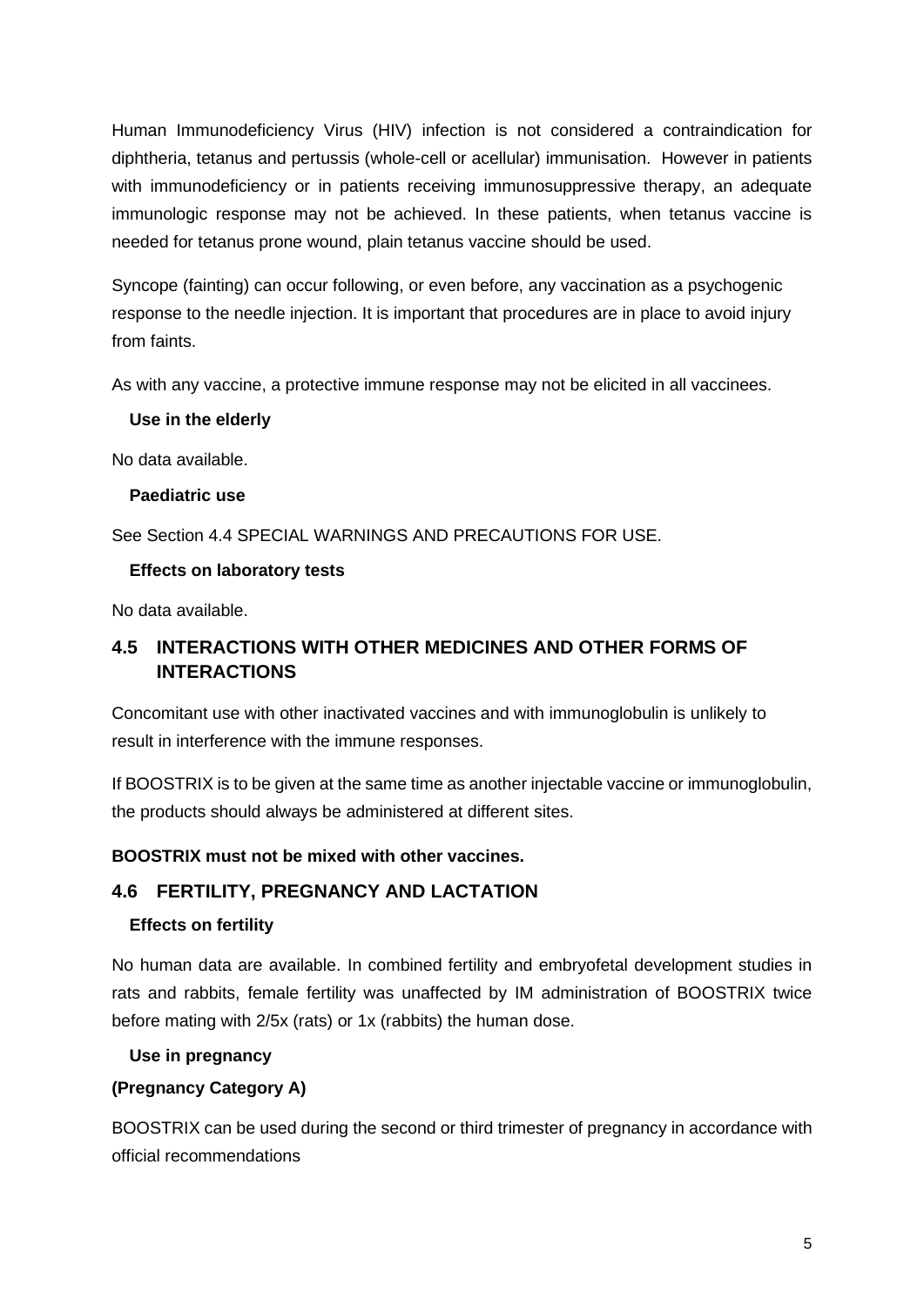For data relating to the prevention of pertussis disease in infants born to women vaccinated during pregnancy, see Section 5.1 PHARMACODYNAMIC PROPERTIES.

Safety data from a randomised controlled clinical trial (341 pregnancy outcomes) and from a prospective observational study (793 pregnancy outcomes) where BOOSTRIX was administered to pregnant women during the third trimester have shown no vaccine related adverse effect on pregnancy or on the health of the foetus/newborn child.

Safety data from prospective clinical studies on the use of BOOSTRIX or BOOSTRIX-IPV during the first and second trimester of pregnancy are not available.

Data from post-marketing surveillance where pregnant women were exposed to BOOSTRIX or to BOOSTRIX-IPV (dTpa-inactivated poliovirus vaccine) in the second or third trimester do not suggest any elevated frequency or unusual patterns of adverse events in pregnant women and their newborn child following pertussis vaccination.

As with other inactivated vaccines, it is not expected that vaccination with BOOSTRIX harms the foetus at any trimester of pregnancy.

Although lower concentrations of antibodies against some pertussis antigens were observed post primary and post booster vaccination in infants and toddlers born to mothers vaccinated with BOOSTRIX during pregnancy, clinical data demonstrated such immune interferences to be non-clinically relevant. The lower antibody concentrations did not prevent effective priming of the immune system of infants born to BOOSTRIX-vaccinated mothers as indicated by the establishment of a strong booster response against all vaccine antigens by the age of 11-18 months.

Combined embryo-foetal development studies in which rats or rabbits were IM administered BOOSTRIX twice before mating and several times during gestation (and once during lactation in rats) with 2/5x (rats) or 1x (rabbits) the human dose showed no effects on embryo-foetal development, nor on postnatal development in rats.

When protection against tetanus is sought, consideration should be given to tetanus or combined diphtheria-tetanus vaccines.

#### **Use in lactation**

The safety of BOOSTRIX when administered to breast-feeding women has not been evaluated.

It is unknown whether BOOSTRIX is excreted in human breast milk.

BOOSTRIX should only be used during breast-feeding when the possible advantages outweigh the potential risks.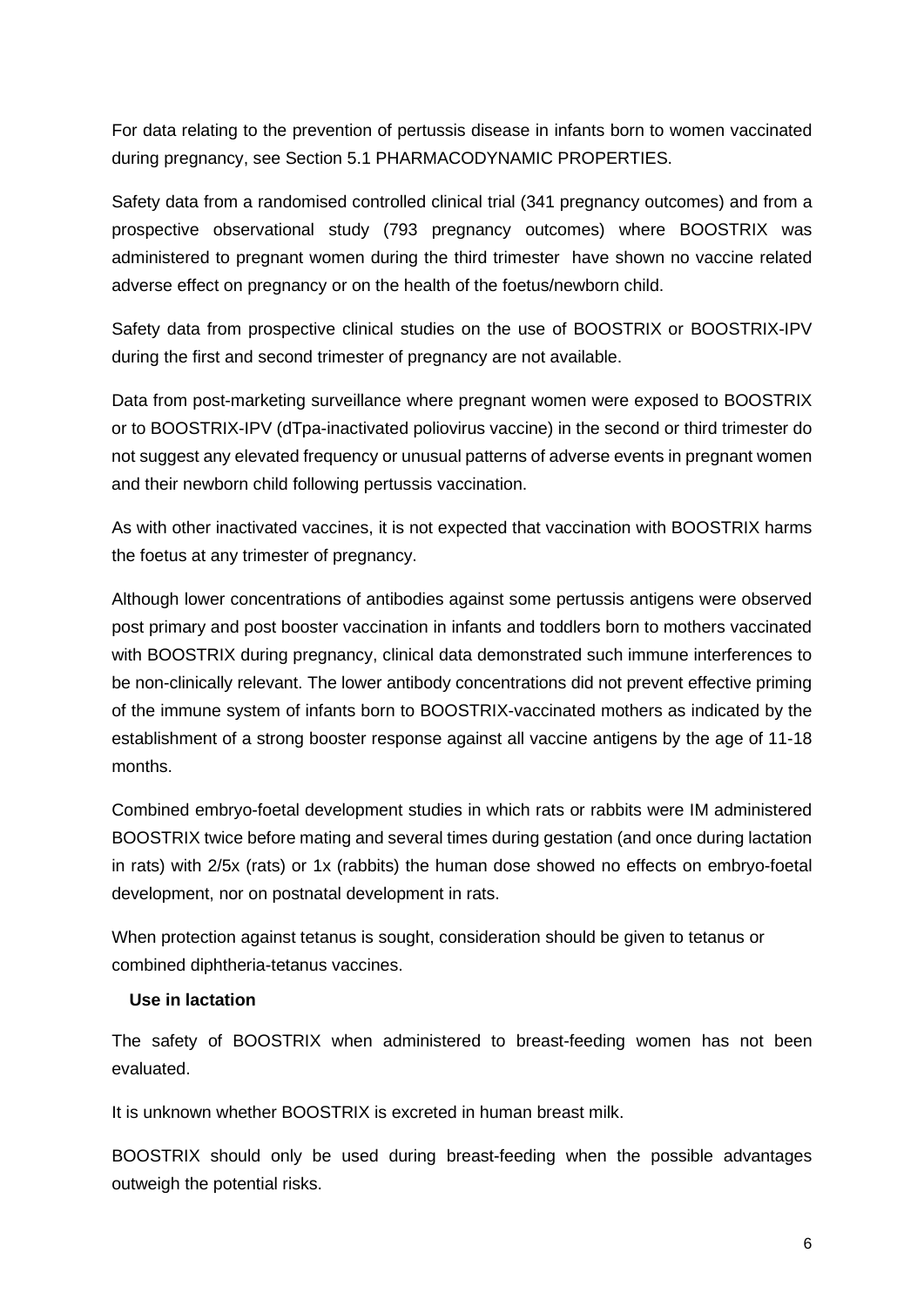## **4.7 EFFECTS ON ABILITY TO DRIVE AND USE MACHINES**

The vaccine is unlikely to produce an effect on the ability to drive and use machines.

## **4.8 ADVERSE EFFECTS (UNDESIRABLE EFFECTS)**

#### **Clinical Trial Experience**

The safety profile below is based on data from clinical trials where BOOSTRIX was administered to 839 children (from 4 to 9 years of age) and 1931 adults, adolescents and children (above 10 years of age).

The adverse reactions are listed within body systems and are listed according to the following frequency:

- Very common: ≥1/10
- Common: ≥1/100 and <1/10
- Uncommon: ≥1/1000 and <1/100
- Rare: ≥1/10,000 and <1/1000
- Very rare: <1/10,000

#### *Children from 4 to 9 years of age*

#### Infections and infestations

Uncommon: upper respiratory tract infection

Metabolism and nutrition disorders

Common: anorexia

Psychiatric disorders

Very common: irritability

#### Nervous system disorders

Very common: somnolence

Common: headache

Uncommon: disturbances in attention

Eye disorders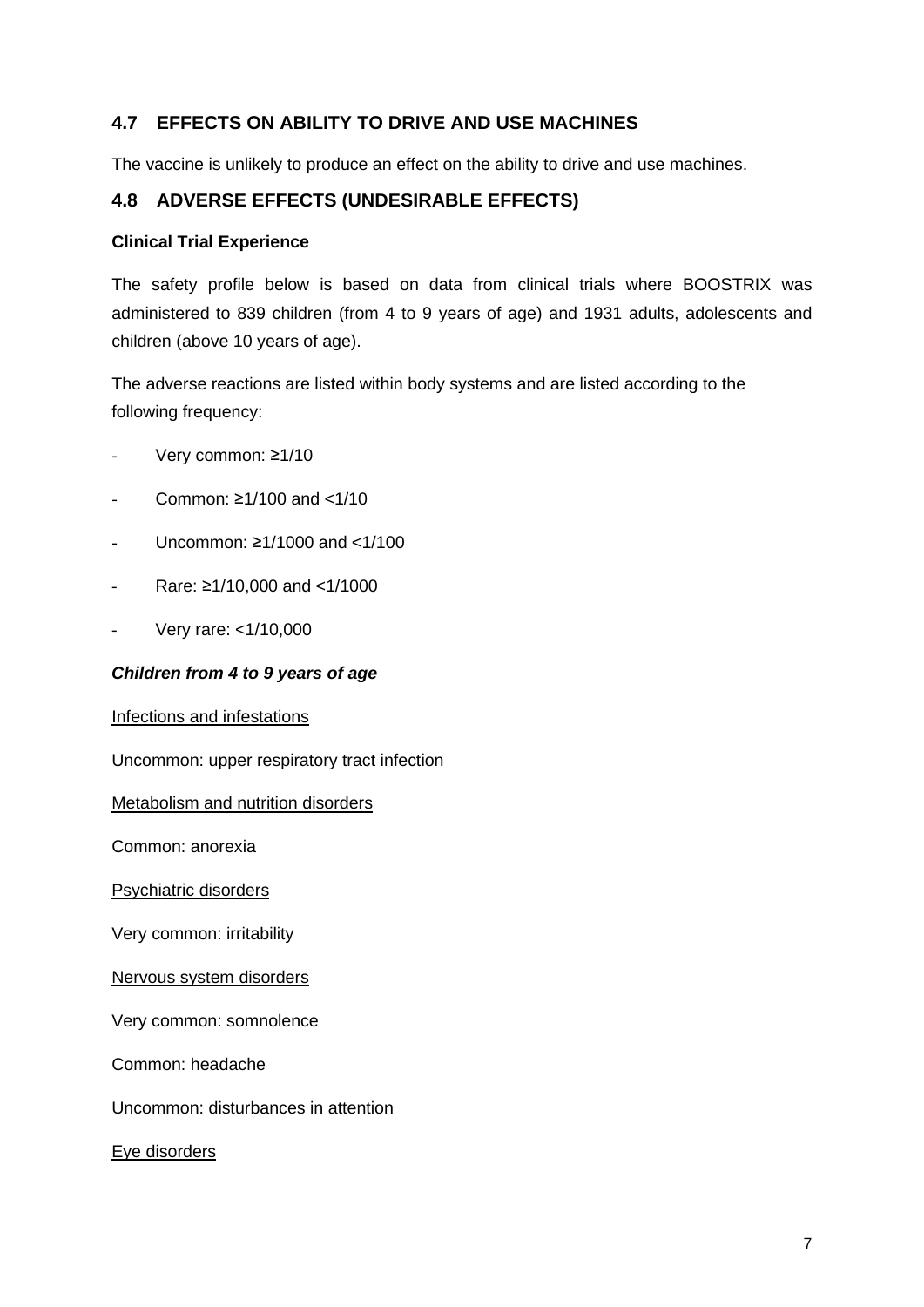Uncommon: conjunctivitis

Gastrointestinal disorders

Common: diarrhoea, vomiting, gastrointestinal disorders

Skin and subcutaneous tissue disorders

Uncommon: rash

General disorders and administration site conditions

Very common: injection site reactions (including pain, redness and swelling), fatigue

Common: fever  $\geq 37.5^{\circ}$ C (including fever  $> 39^{\circ}$ C),

Uncommon: other injection site reactions (such as induration), pain

#### *Adults, adolescents and children from the age of 10 years onwards*

Infections and infestations

Uncommon: upper respiratory tract infection, pharyngitis

Blood and lymphatic system disorders

Uncommon: lymphadenopathy

Nervous system disorders

Very common: headache

Common: dizziness

Uncommon: syncope

Respiratory, thoracic and mediastinal disorders

Uncommon: cough

Gastrointestinal disorders

Common: nausea, gastrointestinal disorders

Uncommon: diarrhoea, vomiting

Skin and subcutaneous tissue disorders

Uncommon: hyperhidrosis, pruritus, rash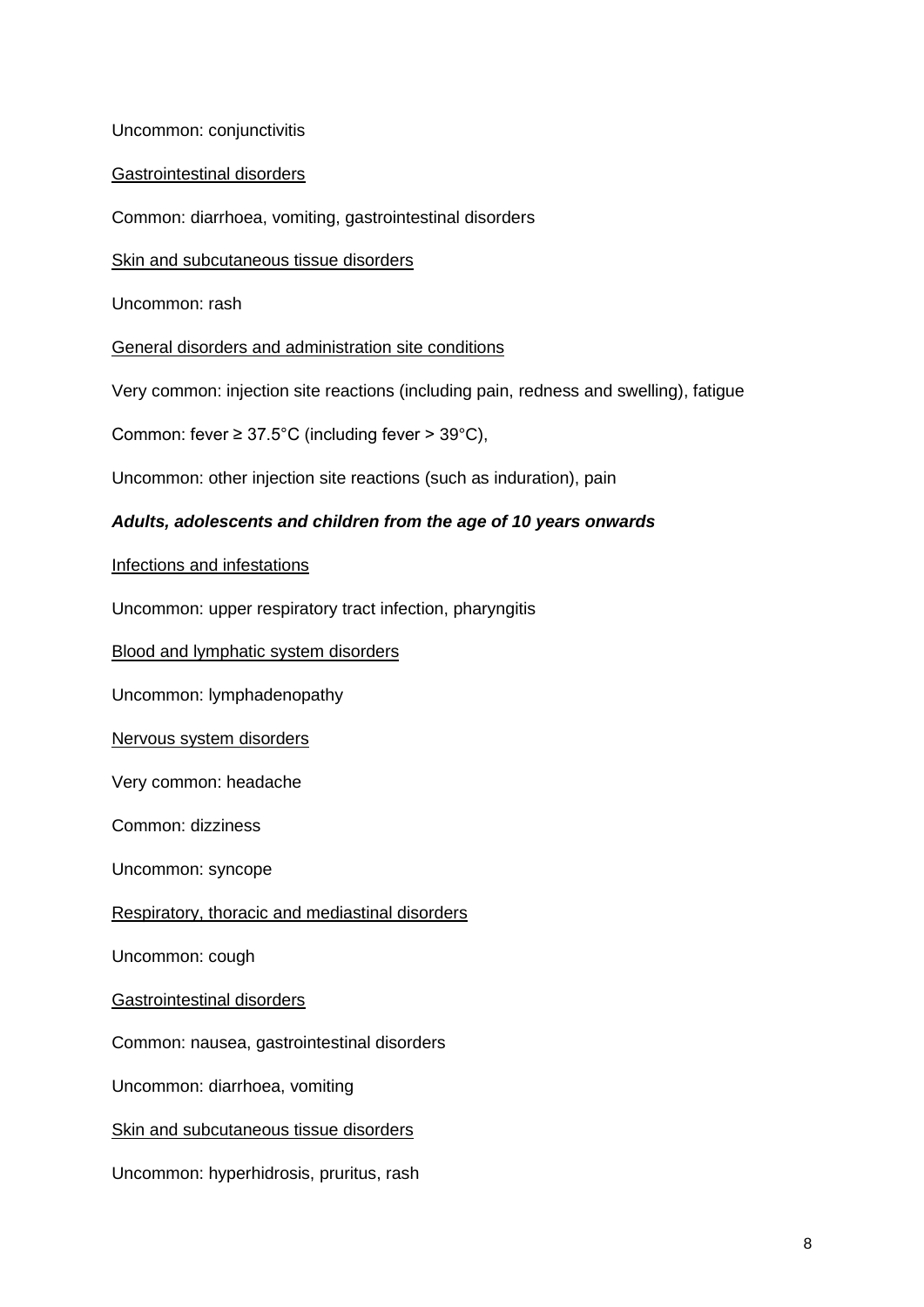#### Musculoskeletal and connective tissue disorders

Uncommon: arthralgia, myalgia, joint stiffness, musculoskeletal stiffness

#### General disorders and administration site conditions

Very common: injection site reactions (including pain, redness and swelling), fatigue, malaise

Common: fever ≥ 37.5°C, injection site reactions (such as injection site mass and injection site abscess sterile)

Uncommon: fever > 39°C, influenza like illness, pain

#### Reactogenicity after a repeat dose of BOOSTRIX

Data on 146 subjects suggests a small increase in local reactogenicity (pain, redness, swelling) with repeated vaccination according to a 0, 1, 6 months schedule in adults (>40 years of age).

Subjects fully primed with 4 doses of DTPw followed by BOOSTRIX dose around 10 years of age show an increase of local reactogenicity after an additional BOOSTRIX dose administered 10 years later compared to after the first BOOSTRIX dose.

#### **Post-marketing experience**

Extremely rare cases of collapse or shock-like state (hypotonic-hyporesponsiveness episode) and convulsions within 2 to 3 days of vaccination have been reported following DTPa and DTPa combination vaccines.

#### Blood and lymphatic system disorders

Rare: angioedema

Immune system disorders

Very rare: allergic reactions, including anaphylactic and anaphylactoid reactions

Nervous system disorders

Rare: convulsions (with or without fever)

#### **Skin and subcutaneous tissue disorders**

Rare: urticaria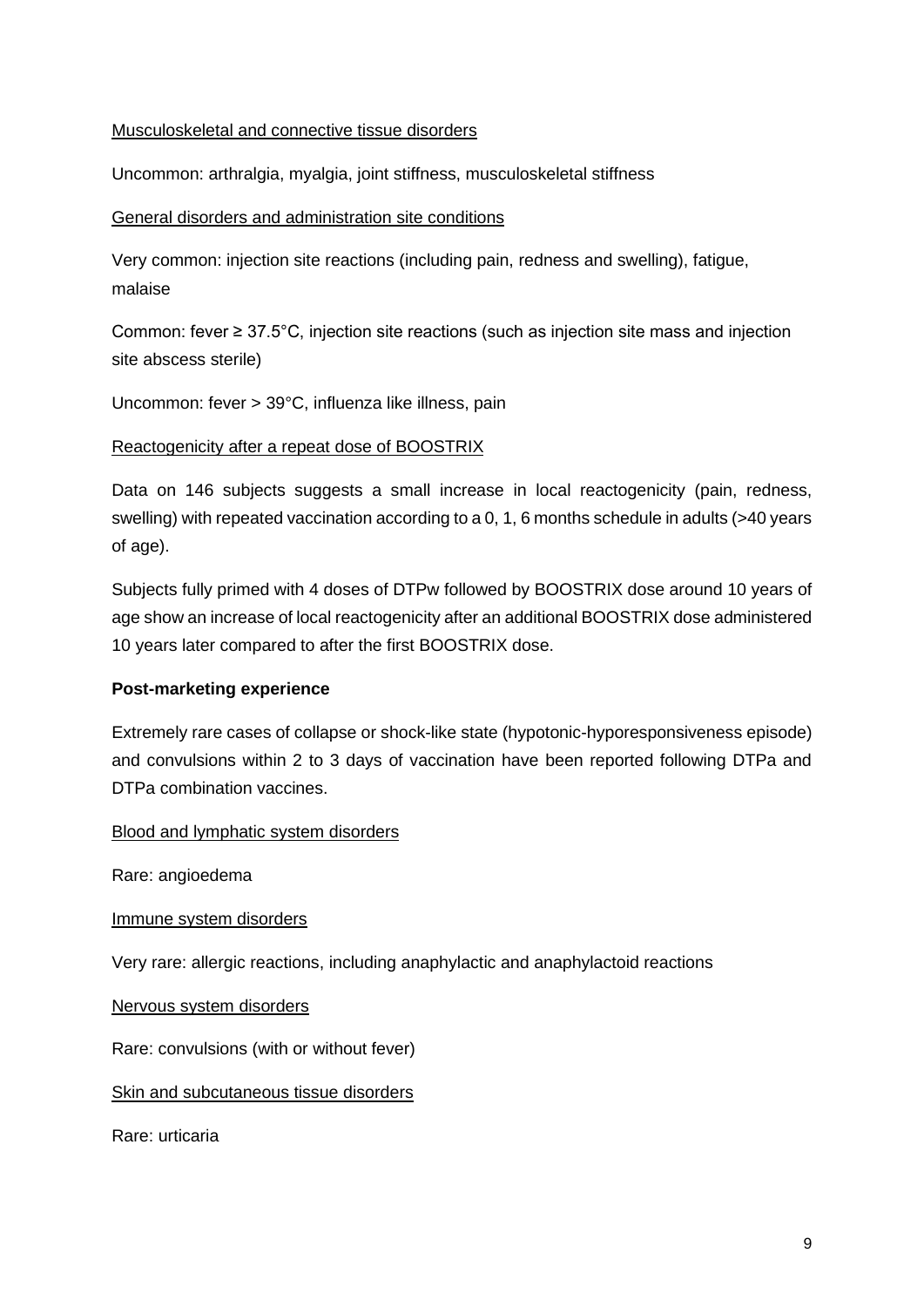### General disorders and administration site conditions

Rare: extensive swelling of the vaccinated limb, asthenia

#### **Reporting suspected adverse effects**

Reporting suspected adverse reactions after registration of the medicinal product is important. It allows continued monitoring of the benefit-risk balance of the medicinal product. Healthcare professionals are asked to report any suspected adverse reactions at [www.tga.gov.au/reporting-problems.](http://www.tga.gov.au/reporting-problems)

### **4.9 OVERDOSE**

Cases of overdose have been reported during post-marketing surveillance. Adverse events following overdosage, when reported, were similar to those reported with normal vaccine administration.

For information on the management of overdose, contact the Poisons Information Centre on 13 11 26 (Australia).

## **5 PHARMACOLOGICAL PROPERTIES**

### **5.1 PHARMACODYNAMIC PROPERTIES**

#### **Mechanism of action**

BOOSTRIX (dTpa vaccine) induces antibodies against all vaccine antigens.

#### **Clinical trials**

#### *Immune response*

Immune response results to the diphtheria, tetanus and acellular pertussis components in four comparative studies (dTpa versus dT) of booster vaccination in different age groups are presented in the Table 1 below.

## **Table 1: Immune responses to diphtheria, tetanus and acellular pertussis components following booster vaccination in adults and adolescents above 10 years of age**

| Age at    | <b>Previous</b>     | Results following vaccination with dTpa<br>(N) |           |       |              |          |  |
|-----------|---------------------|------------------------------------------------|-----------|-------|--------------|----------|--|
| booster   | <b>Vaccinations</b> |                                                |           |       |              |          |  |
|           |                     | anti-PT*                                       | anti-FHA* | anti- | anti-        | anti-    |  |
|           |                     |                                                |           | PRN*  | diphtheria † | tetanus† |  |
| $10 - 13$ | 4 doses DTPw        | 92.1%                                          | 96.8%     | 98.9% | 100%         | 100%     |  |
| years     |                     |                                                |           |       |              |          |  |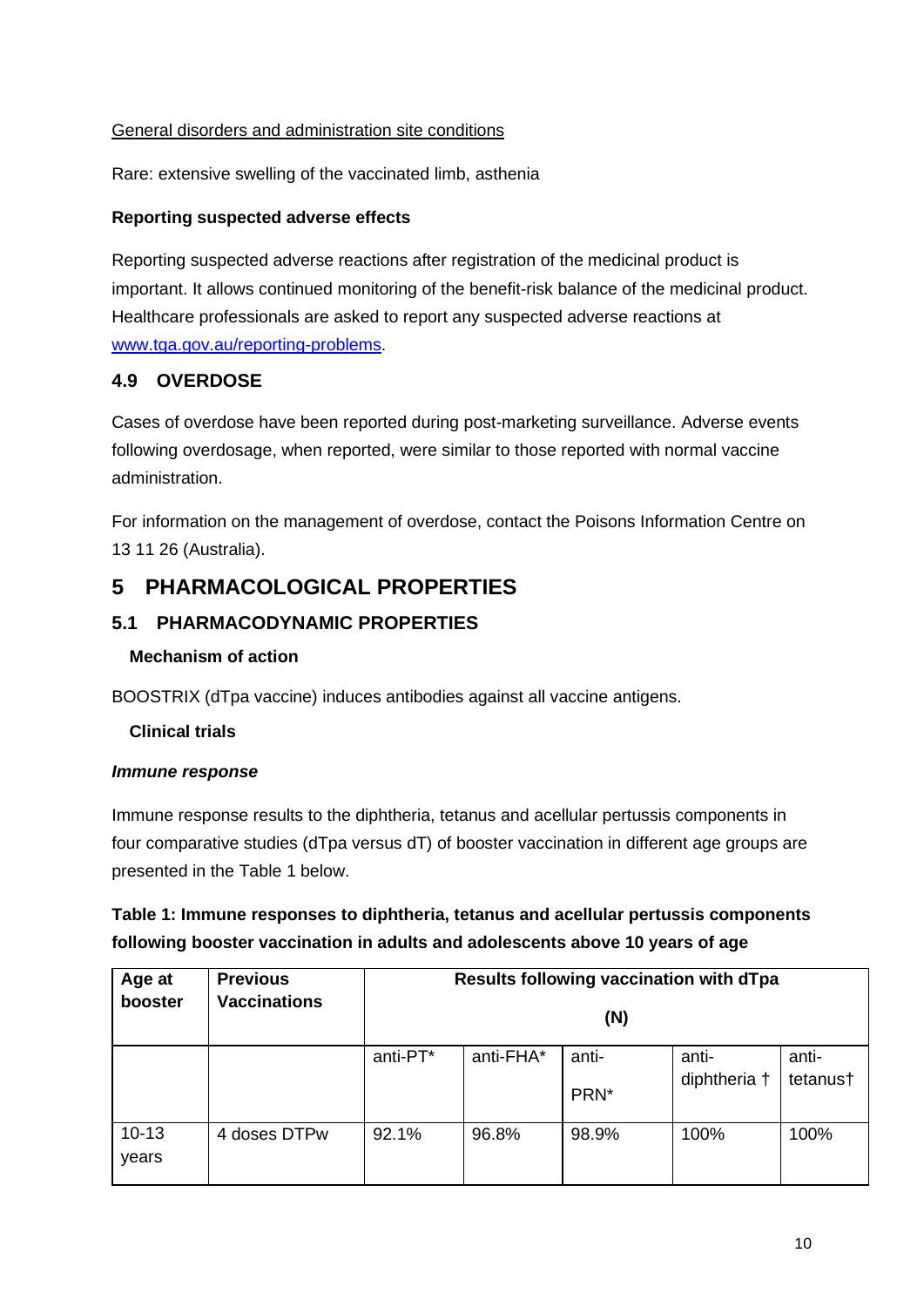| Age at               | <b>Previous</b>                           | Results following vaccination with dTpa |                |                |                |                |  |  |
|----------------------|-------------------------------------------|-----------------------------------------|----------------|----------------|----------------|----------------|--|--|
| booster              | <b>Vaccinations</b>                       | (N)                                     |                |                |                |                |  |  |
|                      | (primary plus<br>booster)                 | (441)                                   | (447)          | (447)          | (447)          | (447)          |  |  |
| $11 - 17$<br>years   | 4 doses DTPw<br>(primary plus<br>booster) | 100%<br>(40)                            | 95.0%<br>(40)  | 100%<br>(40)   | 100%<br>(40)   | 100%<br>(40)   |  |  |
| $\geq 18$<br>years** | Variable<br>vaccination<br>histories      | 95.0%<br>(522)                          | 99.2%<br>(520) | 98.5%<br>(522) | 92.7%<br>(519) | 99.8%<br>(523) |  |  |

† Percentage of vaccinees having anti-diphtheria and anti-tetanus antibody titres ≥ 0.1 IU/ml post-vaccination \* Percentage of vaccinees having anti-PT, anti-FHA, anti-PRN antibody titres ≥ cut-off (i.e., 5 EU/ml) postvaccination for initially seronegative subjects; or the percentage of vaccinees having a 2-fold increase in anti-

PT, anti-FHA, anti-PRN antibody titres post-vaccination for initially seropositive subjects

\*\* Pooled results from two pivotal studies in adults

N= number of subjects.

Results of the comparative studies with commercial dT vaccines indicates that the degree and duration of protection would not be different from those obtained with these vaccines.

The GMT values for the three pertussis antigens following a booster dose of BOOSTRIX to adolescents and adults are provided in Tables 2 and 3:

| Table 2: GMT values for pertussis antigens after vaccination of adolescents between |
|-------------------------------------------------------------------------------------|
| 10 and 13 years of age with BOOSTRIX                                                |

| Antigen    | 10-13 years of age    | GMT (EI.U/mL) | GMT (EI.U/mL) |  |
|------------|-----------------------|---------------|---------------|--|
|            | (N for post-booster*) | pre-booster   | post-booster# |  |
| РT         | 441                   | 9.7           | 117.6         |  |
| <b>FHA</b> | 447                   | 58.3          | 923.3         |  |
| <b>PRN</b> | 447                   | 17.5          | 594.8         |  |

# One month after vaccination

\* The number of subjects included in the pre-booster analysis differs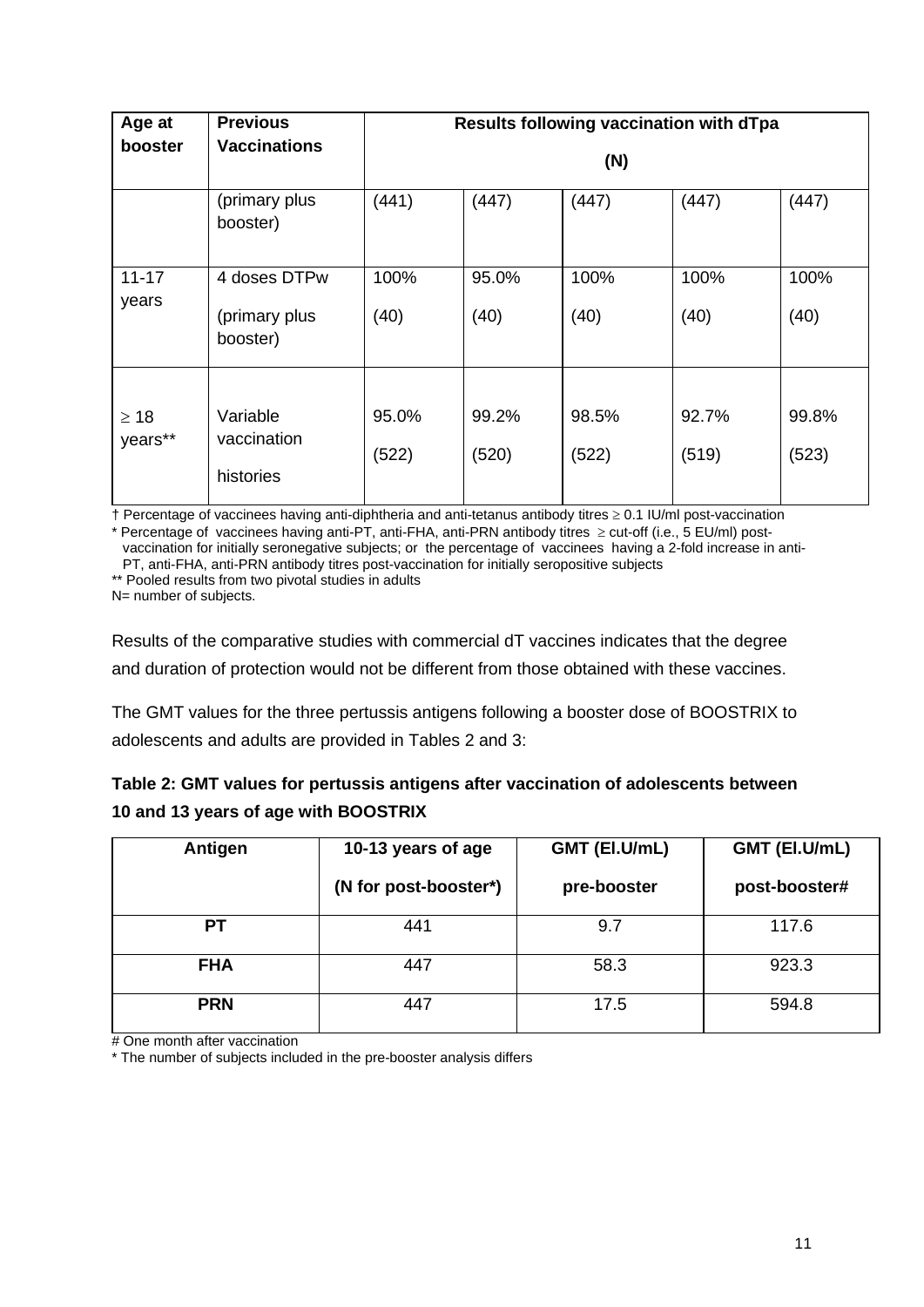| Antigen    | $\geq$ 19 years of age | GMT (EI.U/mL) | GMT (EI.U/mL) |
|------------|------------------------|---------------|---------------|
|            | (N for post booster*)  | pre-booster   | post-booster# |
| <b>PT</b>  | 427                    | 8.8           | 88.1          |
| <b>FHA</b> | 426                    | 40.6          | 1178.9        |
| <b>PRN</b> | 427                    | 11.0          | 472.8         |

#### **Table 3: GMT values for pertussis antigens after vaccination of adults with BOOSTRIX**

# One month after vaccination

\* The number of subjects included in the pre-booster analysis differs

A pooled analysis of the Immune response results to the diphtheria, tetanus and acellular pertussis components from 15 comparative and noncomparative clinical studies are presented in Table 4 (children 4-9 years of age) and Table 5 (adults and adolescents above 10 years of age) below. Approximately one month following booster vaccination with BOOSTRIX, the following seroprotection / seropositivity rates were observed:

| Table 4: Pooled analysis of immune responses to diphtheria, tetanus and acellular   |
|-------------------------------------------------------------------------------------|
| pertussis components following booster vaccination in children 4-9 years of age (at |
| least 415 subjects)                                                                 |

| Antigen            | Response <sup>(1)</sup> |      | % Vaccinees (CI)  | GMC (CI)                  |
|--------------------|-------------------------|------|-------------------|---------------------------|
| <b>Diphtheria</b>  | $≥0.1$ IU/mL            | Pre  | 78.8% (74.5-82.6) | $0.351$ $(0.183 - 0.675)$ |
|                    |                         | Post | 99.8% (98.7-100)  | 5.705 (3.379-9.634)       |
| <b>Tetanus</b>     | $≥0.1$ IU/mL            | Pre  | 88.7% (85.3-91.6) | $0.500$ $(0.282 - 0.886)$ |
|                    |                         | Post | 100% (99.1-100)   | 14.449 (11.172-18.687)°   |
| <b>Pertussis</b>   |                         |      |                   |                           |
| Pertussis toxoid   | $≥5$ EL.U/mL            | Pre  | 31.2% (26.7-35.9) | $4.3$ $(3.3-5.7)$         |
|                    |                         | Post | 99.0% (97.6-99.7) | 72.3 (62.6-83.5)          |
| <b>Filamentous</b> | $\geq$ 5 EL.U/mL        | Pre  | 87.3% (83.7-90.4) | 35.6 (16.9-75.2)          |
| haemagglutinin     |                         | Post | 100% (99.1-100)   | 536.1 (341.3-842.0)       |
| Pertactin          | $≥5$ EL.U/mL            | Pre  | 69.2% (64.5-73.6) | 20.7 (5.2-82.7)           |
|                    |                         | Post | 99.8% (98.7-100)  | 307.7 (82.1-1152.8)       |

(1)Response: Where at the specified time point, a concentration of antibodies against diphtheria and tetanus ≥0.1 IU/mL was considered as seroprotection and a concentration of antibodies against pertussis ≥5 EL.U/mL was considered as seropositivity

% Vaccinees = percentage of subjects with concentration within the specified range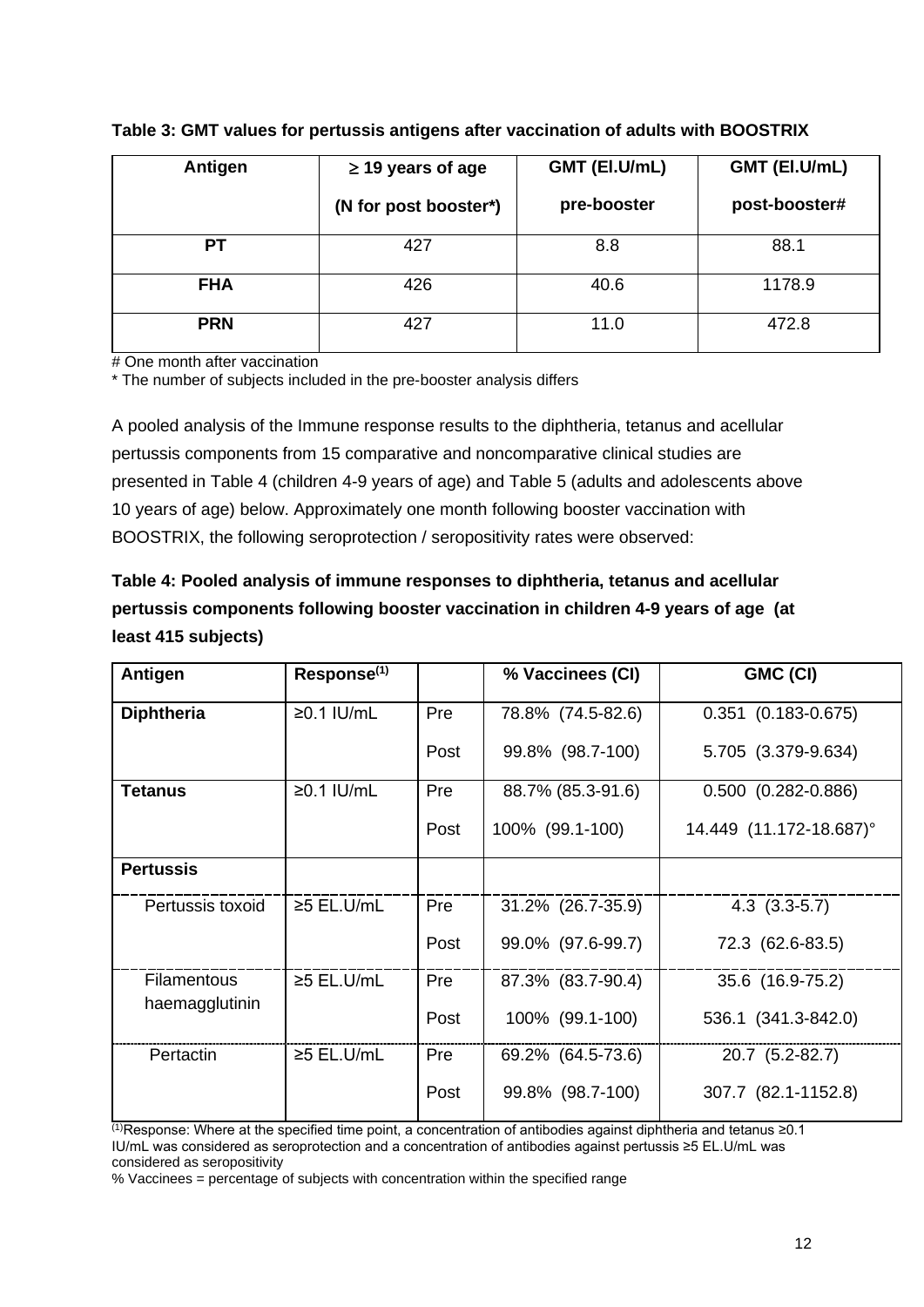GMC = geometric mean antibody concentration calculated on all subjects CI = Confidence interval (95%) Pre = blood sample taken prior to booster vaccination Post = blood sample taken approximately one month after booster vaccination

# **Table 5: Pooled analysis of immune responses to diphtheria, tetanus and acellular pertussis components following booster vaccination in adults and adolescents above 10 years of age (at least 1670 subjects)**

| Antigen                              | Response <sup>(1)</sup> |      | % Vaccinees (CI)  | GMC (CI)                |
|--------------------------------------|-------------------------|------|-------------------|-------------------------|
| <b>Diphtheria</b>                    | $≥0.1$ IU/mL            | Pre  | 68.4% (66.1-70.6) | $0.274$ (0.166-0.451)   |
|                                      |                         | Post | 97.2% (96.3-97.9) | 3.382 (2.184-5.235)     |
| <b>Tetanus</b>                       | $≥0.1$ IU/mL            | Pre  | 88.6% (87.0-90.0) | $0.654$ $(0.418-1.024)$ |
|                                      |                         | Post | 99.0% (98.4-99.4) | 8.491 (5.632-12.801)    |
| <b>Pertussis</b>                     |                         |      |                   |                         |
| Pertussis toxoid                     | $≥5$ EL.U/mL            | Pre  | 56.9% (54.5-59.3) | $7.3$ $(5.9-9.0)$       |
|                                      |                         | Post | 97.8% (96.9-98.4) | 85.2 (69.8-104.0)       |
| <b>Filamentous</b><br>haemagglutinin | $\geq$ 5 EL.U/mL        | Pre  | 96.9% (96.0-97.7) | 35.3 (28.9-43.2)        |
|                                      |                         | Post | 99.9% (99.7-100)  | 830.9 (725.6-951.5)     |
| Pertactin                            | $\geq$ 5 EL.U/mL        | Pre  | 70.1% (67.8-72.3) | $11.4$ $(8.7-14.8)$     |
|                                      |                         | Post | 99.4% (98.9-99.7) | 480.0 (342.8-672.1)     |

 $(1)$ Response: Where at the specified time point, a concentration of antibodies against diphtheria and tetanus ≥0.1 IU/mL was considered as seroprotection and a concentration of antibodies against pertussis ≥5 EL.U/mL was considered as seropositivity

% Vaccinees = percentage of subjects with concentration within the specified range

GMC = geometric mean antibody concentration calculated on all subjects

CI = Confidence interval (95%)

Pre = blood sample taken prior to booster vaccination

Post = blood sample taken approximately one month after booster vaccination

#### *Efficacy in protecting against pertussis*

There is currently no correlate of protection defined for pertussis; however, the protective efficacy of GlaxoSmithKline Biologicals' DTPa (INFANRIX) vaccine against WHO-defined typical pertussis ( $\geq$  21 days of paroxysmal cough with laboratory confirmation) was demonstrated in the following 3-dose primary studies:

- a prospective blinded household contact study performed in Germany (3, 4, 5 months schedule).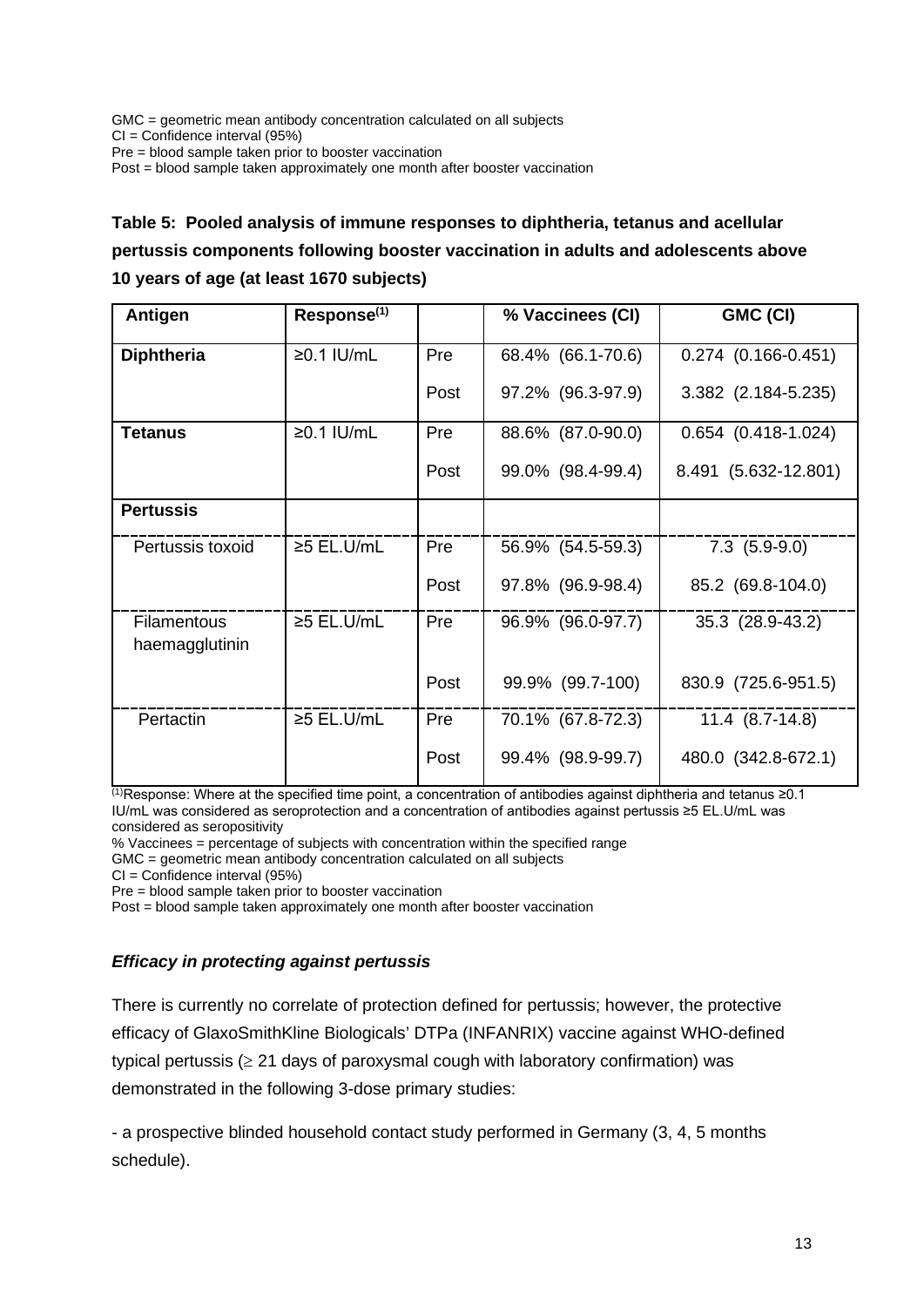Based on data collected from secondary contacts in households where there was an index case with typical pertussis, the protective efficacy of the vaccine was 88.7%. Protection against laboratory confirmed mild disease, defined as 14 days or more of cough of any type was 73% and 67% when defined as 7 days or more of cough of any type.

- an NIH sponsored efficacy study performed in Italy (2, 4, 6 months schedule).

The vaccine efficacy was found to be 84%. When the definition of pertussis was expanded to include clinically milder cases with respect to type and duration of cough, the efficacy of INFANRIX was calculated to be 71% against >7 days of any cough and 73% against >14 days of any cough. In a follow-up of the same cohort, the efficacy was confirmed up to 5 years after completion of primary vaccination without administration of a booster dose of pertussis.

The study assessed duration of protection of INFANRIX given in a 3 dose schedule to infants. A similar duration of protection cannot be assumed to apply to older children or adults given a single dose of BOOSTRIX, regardless of previous vaccination against pertussis.

Although the protective efficacy of BOOSTRIX has not been demonstrated in adolescents and adult age groups, vaccinees in these age groups who received BOOSTRIX achieved anti-pertussis antibody titres greater than those in the German household contact study where the protective efficacy of INFANRIX was 88.7%.

There are currently no data which demonstrate a reduction of transmission of pertussis after immunisation with BOOSTRIX. However, it could be expected that immunisation of immediate close contacts of newborn infants, such as parents, grandparents and healthcare workers, childcare workers, would reduce exposure of pertussis to infants not yet adequately protected through immunisation.

## *Passive protection against pertussis in infants (below 3 months of age) born to mothers vaccinated during pregnancy*

In a randomised, cross-over, placebo-controlled study, higher pertussis antibody concentrations were demonstrated at delivery in the cord blood of babies born to mothers vaccinated with BOOSTRIX (N=291) versus placebo (N=292) during the third trimester of pregnancy. The concentrations of antibodies against the pertussis antigens PT, FHA and PRN were respectively 8, 16 and 21 times higher in the cord blood of babies born to vaccinated mothers versus controls. These antibody titres may provide passive protection against pertussis, as shown by observational effectiveness studies.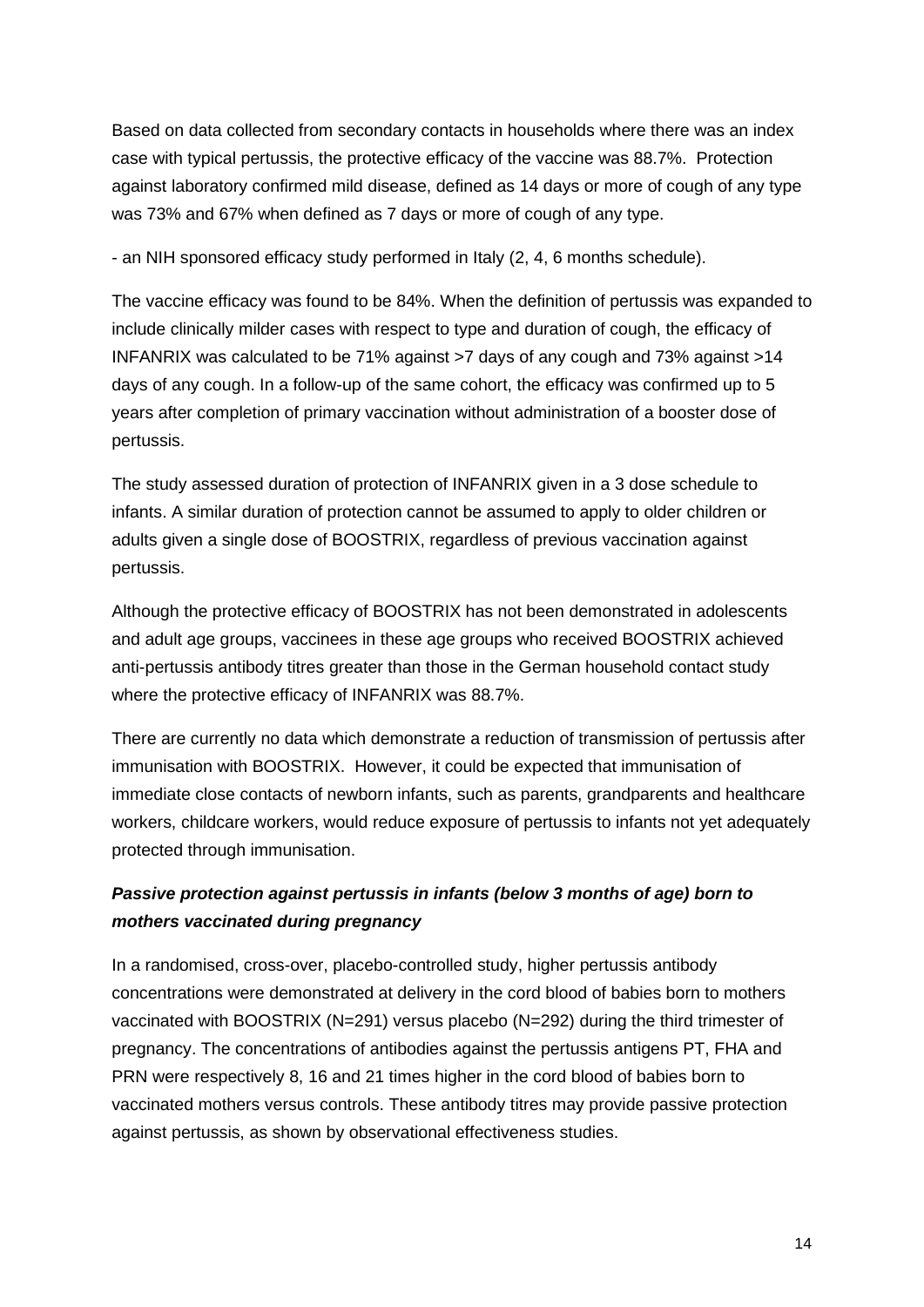### *Immunogenicity in infants and toddlers born to mothers vaccinated during pregnancy*

In follow-up trials in more than 500 infants and toddlers born to vaccinated mothers, clinical data did not show clinically relevant interference between maternal vaccination with BOOSTRIX and the infant and toddler response to diphtheria, tetanus, hepatitis B, inactivated polio virus, Haemophilus influenzae type b or pneumococcal antigens. Although lower concentrations of antibodies against some pertussis antigens were observed post primary and post booster vaccination, 92.1 - 98.1% of subjects born to vaccinated mothers showed a booster response against all pertussis antigens. Current epidemiological data on pertussis disease do not suggest any clinical relevance of this immune interference.

## *Effectiveness in the protection against pertussis disease in infants born to women vaccinated during pregnancy*

BOOSTRIX or BOOSTRIX-IPV vaccine effectiveness (VE) was evaluated in three observational studies, in UK, Spain and Australia. The vaccine was used during the third trimester of pregnancy to protect infants below 3 months of age against pertussis disease, as part of a maternal immunisation programme.

Details of each study design and results are provided in Table 6 below:

## **Table 6: VE against pertussis disease for infants below 3 months of age born to mothers vaccinated during the third trimester of pregnancy with BOOSTRIX/BOOSTRIX-IPV**

| <b>Study Location</b> | <b>Vaccine</b>      | <b>Study design</b>                  | <b>Vaccination</b><br><b>Effectiveness</b> |
|-----------------------|---------------------|--------------------------------------|--------------------------------------------|
| <b>UK</b>             | <b>BOOSTRIX-IPV</b> | Retrospective,<br>screening method   | 88% (95% CI: 79, 93)                       |
| Spain                 | <b>BOOSTRIX</b>     | Prospective, matched<br>case-control | 90.9% (95% CI: 56.6, 98.1)                 |
| Australia             | <b>BOOSTRIX</b>     | Prospective, matched<br>case-control | 69% (95% CI: 13, 89)                       |

CI: confidence interval

If maternal vaccination occurs within two weeks before delivery, VE in the infant may be lower than the figures in the table.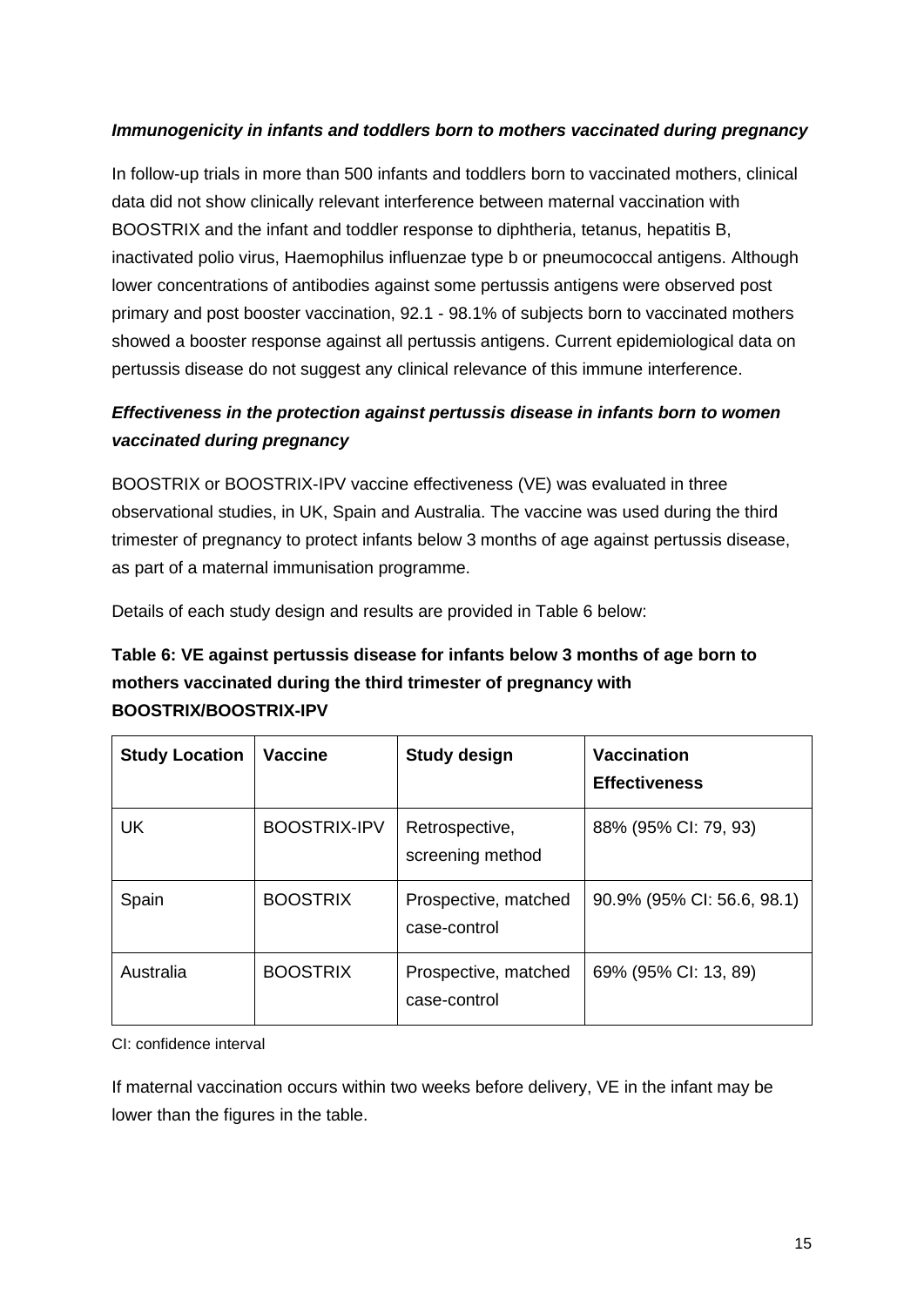### *Persistence of the immune response*

The following responses for diphtheria, tetanus and pertussis were observed 3 to 3.5 years and 5 years following vaccination with BOOSTRIX in children (Table 7):

# **Table 7: Data on persistence up to 3-3.5 years (study APV-124) and 5-6 years (Tdap0.3-004) after vaccination of children between 4 to 6 years of age with BOOSTRIX in study APV-118 (ATP1 )**

| Antigen                              | Response <sup>2</sup>           | Children from 4 to 6 years of age |                       |  |  |
|--------------------------------------|---------------------------------|-----------------------------------|-----------------------|--|--|
|                                      |                                 | (% vaccinees) (CI)                |                       |  |  |
|                                      |                                 | 3-3.5 years persistence           | 5-6 years persistence |  |  |
| <b>Diphtheria</b>                    | $\geq$ 0.1 IU/mL <sup>3</sup>   | 97.5 % (93.0-99.5)                | 94.2 % (85.8-98.4)    |  |  |
|                                      | $\geq 0.016$ IU/mL <sup>3</sup> | 100 % (97.0-100)                  | Not determined        |  |  |
| <b>Tetanus</b>                       | $\geq$ 0.1 IU/mL                | 98.4 % (94.2-99.8)                | 98.5 % (92.1-100)     |  |  |
| <b>Pertussis</b>                     |                                 |                                   |                       |  |  |
| <b>Pertussis</b><br>toxoid           | $\geq$ 5 EL.U/mL                | 58.7 % (49.4-67.6)                | 51.5 % (39.0-63.8)    |  |  |
| <b>Filamentous</b><br>haemagglutinin | $\geq$ 5 EL.U/mL                | 100 % (96.9-100)                  | 100 % (94.8-100)      |  |  |
| Pertactin                            | $\geq$ 5 EL.U/mL                | 99.2 % (95.5-100)                 | 100 % (94.9-100)      |  |  |

 $(1)$  ATP: According to protocol – includes all eligible participants, who had received a single booster dose of BOOSTRIX, for whom immunogenicity data was available for at least one antigen at the specified time-point. (2) Response: Where, at the specified time point, a concentration of antibodies against diphtheria and tetanus  $\geq$ 0.1 IU/mL was considered as seroprotection and a concentration of antibodies against pertussis ≥ 5 EL.U/mL was considered as seropositivity

(3) Percentage of participants with antibody concentrations associated with protection against disease ( $\geq 0.1$ ) IU/mL by ELISA assay or  $\geq 0.016$  IU/mL by an in-vitro Vero-cell neutralisation assay). CI = Confidence Interval (95%)

The following responses for diphtheria, tetanus and pertussis were observed 3 to 3.5 years, 5 years and 10 years following vaccination with BOOSTRIX in adolescents (Table 8) and adults (Table 9):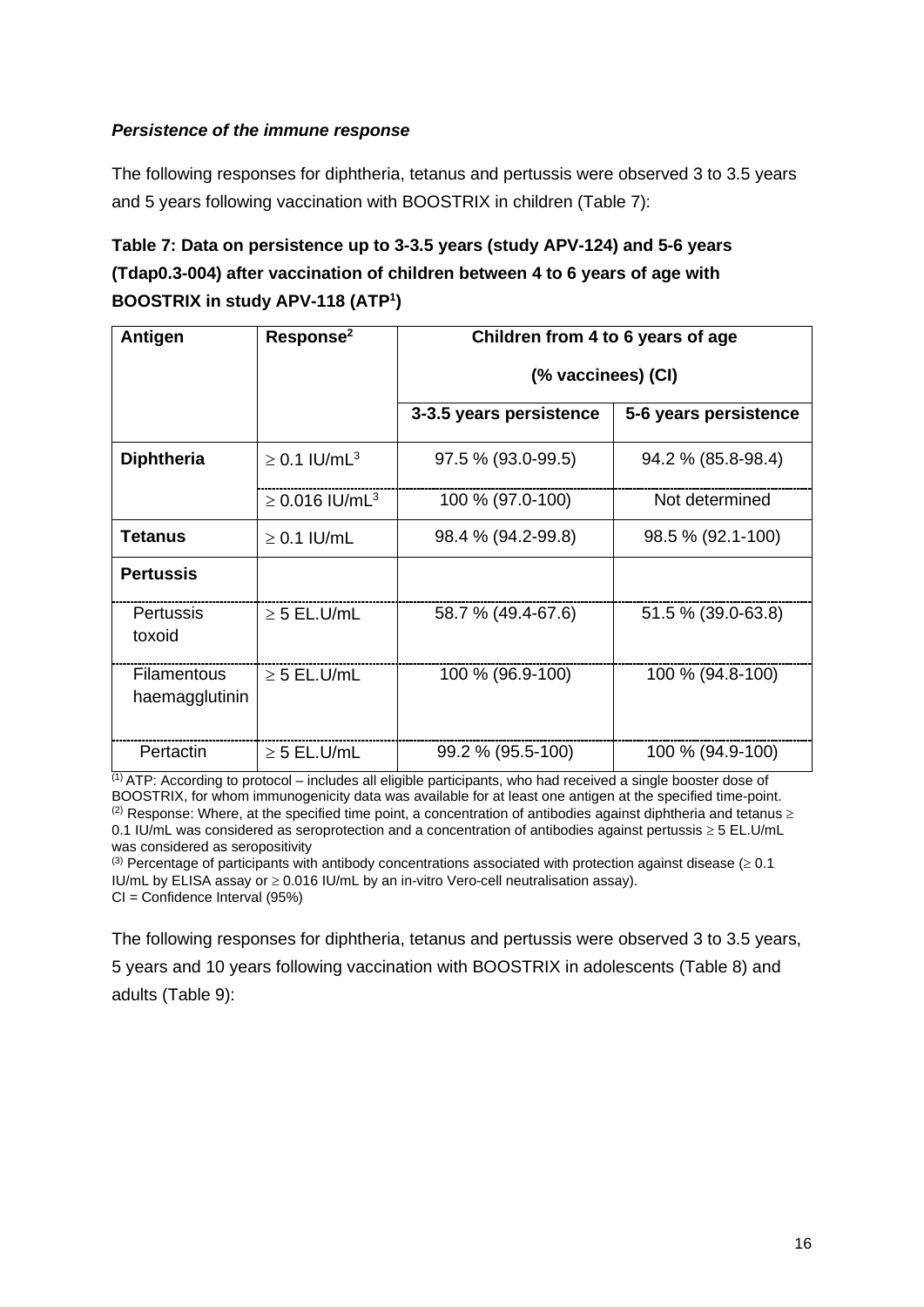**Table 8: Data on persistence up to 3-3.5 years (study dTpa-017), 5 years (study dTpa-030) and 10 years (study dTpa-040) after vaccination of adolescents between 10 and 13 years of age with BOOSTRIX in study dTpa-004 (ATP1 )**

| <b>Antigen</b>    | Response <sup>2</sup> | Adolescents <sup>3</sup>     |                        |                         |  |  |
|-------------------|-----------------------|------------------------------|------------------------|-------------------------|--|--|
|                   |                       | % Vaccines (CI)              |                        |                         |  |  |
|                   |                       | $3-3.5$ years<br>persistence | 5 years<br>persistence | 10 years<br>persistence |  |  |
| <b>Diphtheria</b> | $\geq 0.1$            | 91.6%                        | 86.8%                  | 82.4%                   |  |  |
|                   | IUI/mL <sup>4</sup>   | $(87.6 - 94.7)$              | $(82.0 - 90.7)$        | $(71.8 - 90.3)$         |  |  |
|                   | $\geq 0.016$          | 100%                         | 99.2%                  | 98.6%                   |  |  |
|                   | IUML <sup>4</sup>     | $(98.2 - 100)$               | $(96.9 - 99.9)$        | $(92.7 - 100)$          |  |  |
| <b>Tetanus</b>    | $\geq 0.1$            | 100%                         | 100%                   | 97.3%                   |  |  |
|                   | IUML                  | $(98.6 - 100)$               | $(98.6 - 100)$         | $(90.6 - 99.7)$         |  |  |
| <b>Pertussis</b>  |                       |                              |                        |                         |  |  |
| Pertussis         | $\geq 5$              | 81.6%                        | 76.8%                  | 61.3%                   |  |  |
| toxoid            | EL.U/mL               | $(76.4 - 86.1)$              | $(71.1 - 81.9)$        | $(49.4 - 72.4)$         |  |  |
| Filamentous       | $\geq 5$              | 100%                         | 100%                   | 100%                    |  |  |
| haemagglutinin    | EL.U/mL               | $(98.6 - 100)$               | $(98.6 - 100)$         | $(95.2 - 100)$          |  |  |
| Pertactin         | $\geq 5$              | 99.2%                        | 98.1%                  | 96.0%                   |  |  |
|                   | EL.U/mL               | (97.3-99.9)                  | $(95.5 - 99.4)$        | $(88.8 - 99.2)$         |  |  |

(1) ATP: According to protocol – includes all eligible participants, who had received a single booster dose of BOOSTRIX, for whom immunogenicity data was available for at least one antigen at the specified time-point. (2) Response: Where, at the specified time point, a concentration of antibodies against diphtheria and tetanus  $\geq$ 0.1 IU/mL was considered as seroprotection and a concentration of antibodies against pertussis ≥ 5 EL.U/mL

was considered as seropositivity (3) The term 'adolescents' reflects the age at which the participants received their first vaccination with **BOOSTRIX** 

<sup>(4)</sup> Percentage of participants with antibody concentrations associated with protection against disease ( $\geq 0.1$ ) IU/mL by ELISA assay or ≥ 0.016 IU/mL by an in-vitro Vero-cell neutralisation assay). CI = Confidence Interval (95%)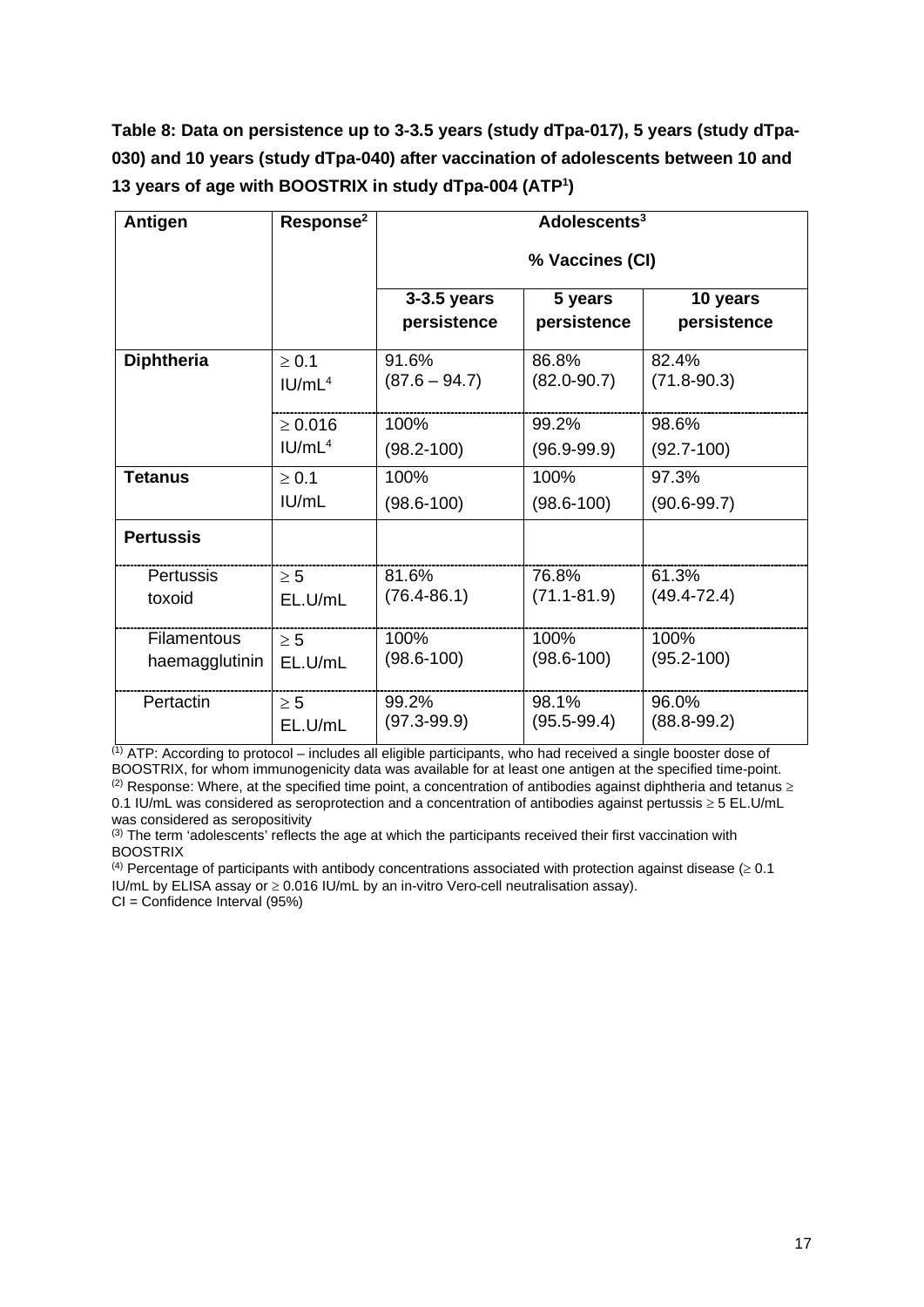# **Table 9: Data on persistence up to 3-3.5 years (study dTpa-021), 5 years (study dTpa-027) and 10 years (study dTpa-039) after vaccination of adults between 19 and 70 years of age with BOOSTRIX in study dTpa-002 (ATP1 )**

| <b>Antigen</b>     | Response <sup>2</sup> | $A$ dults <sup>3</sup>     |                        |                         |  |  |
|--------------------|-----------------------|----------------------------|------------------------|-------------------------|--|--|
|                    |                       |                            | % Vaccines (CI)        |                         |  |  |
|                    |                       | 3-3.5 years<br>persistence | 5 years<br>persistence | 10 years<br>persistence |  |  |
| <b>Diphtheria</b>  | $\geq 0.1$            | 71.2%                      | 84.1%                  | 64.6%                   |  |  |
|                    | IUI/mL <sup>4</sup>   | $(65.8 - 76.2)$            | $(78.7 - 88.5)$        | $(56.6 - 72.0)$         |  |  |
|                    | $\geq 0.016$          | 97.4%                      | 94.4%                  | 89.9%                   |  |  |
|                    | IUI/mL <sup>4</sup>   | $(95.6 - 99.2)$            | $(90.6 - 97.0)$        | $(84.1 - 94.1)$         |  |  |
| Tetanus            | $\geq$ 0.1 IU/mL      | 94.8%                      | 96.2%                  | 95.0%                   |  |  |
|                    |                       | $(91.8 - 97.0)$            | $(93.0 - 98.3)$        | $(90.4 - 97.8)$         |  |  |
| <b>Pertussis</b>   |                       |                            |                        |                         |  |  |
| <b>Pertussis</b>   | $\geq 5$              | 90.6%                      | 89.5%                  | 85.6%                   |  |  |
| toxoid             | EL.U/mL               | $(86.8 - 93.6)$            | $(84.9 - 93.1)$        | $(79.2 - 90.7)$         |  |  |
| <b>Filamentous</b> | $\geq 5$              | 100%                       | 100%                   | 99.4%                   |  |  |
| haemagglutinin     | EL.U/mL               | $(98.8 - 100)$             | $(98.5 - 100)$         | $(96.6 - 100)$          |  |  |
| Pertactin          | $\geq 5$              | 94.8%                      | 95.0%                  | 95.0%                   |  |  |
|                    | EL.U/mL               | $(91.7 - 97.0)$            | $(91.4 - 97.4)$        | $(90.3 - 97.8)$         |  |  |

 $(1)$  ATP: According to protocol – includes all eligible participants, who had received a single booster dose of BOOSTRIX, for whom immunogenicity data was available for at least one antigen at the specified time-point. (2) Response: Where, at the specified time point, a concentration of antibodies against diphtheria and tetanus  $\geq$ 0.1 IU/mL was considered as seroprotection and a concentration of antibodies against pertussis ≥ 5 EL.U/mL was considered as seropositivity

(3) The term 'adults' reflects the age at which the participants received their first vaccination with BOOSTRIX <sup>(4)</sup> Percentage of participants with antibody concentrations associated with protection against disease ( $\geq 0.1$ ) IU/mL by ELISA assay or ≥ 0.016 IU/mL by an in-vitro Vero-cell neutralisation assay). CI = Confidence Interval (95%)

## *Immune response in subjects with unknown/incomplete/no primary vaccination history*

**Adolescents:** After administration of one dose of BOOSTRIX to 83 adolescents aged from 11 to 18 years, without previous pertussis vaccination and no vaccination against diphtheria and tetanus in the previous 5 years, all subjects were seroprotected against tetanus and diphtheria. The seropositivity rate after one dose varied between 87% and 100% for the different pertussis antigens.

**Adults:** After administration of one dose of BOOSTRIX to 139 adults ≥40 years of age that had not received any diphtheria and tetanus containing vaccine in the past 20 years, more than 98.5% of adults were seropositive for all three pertussis antigens and 81.5% and 93.4%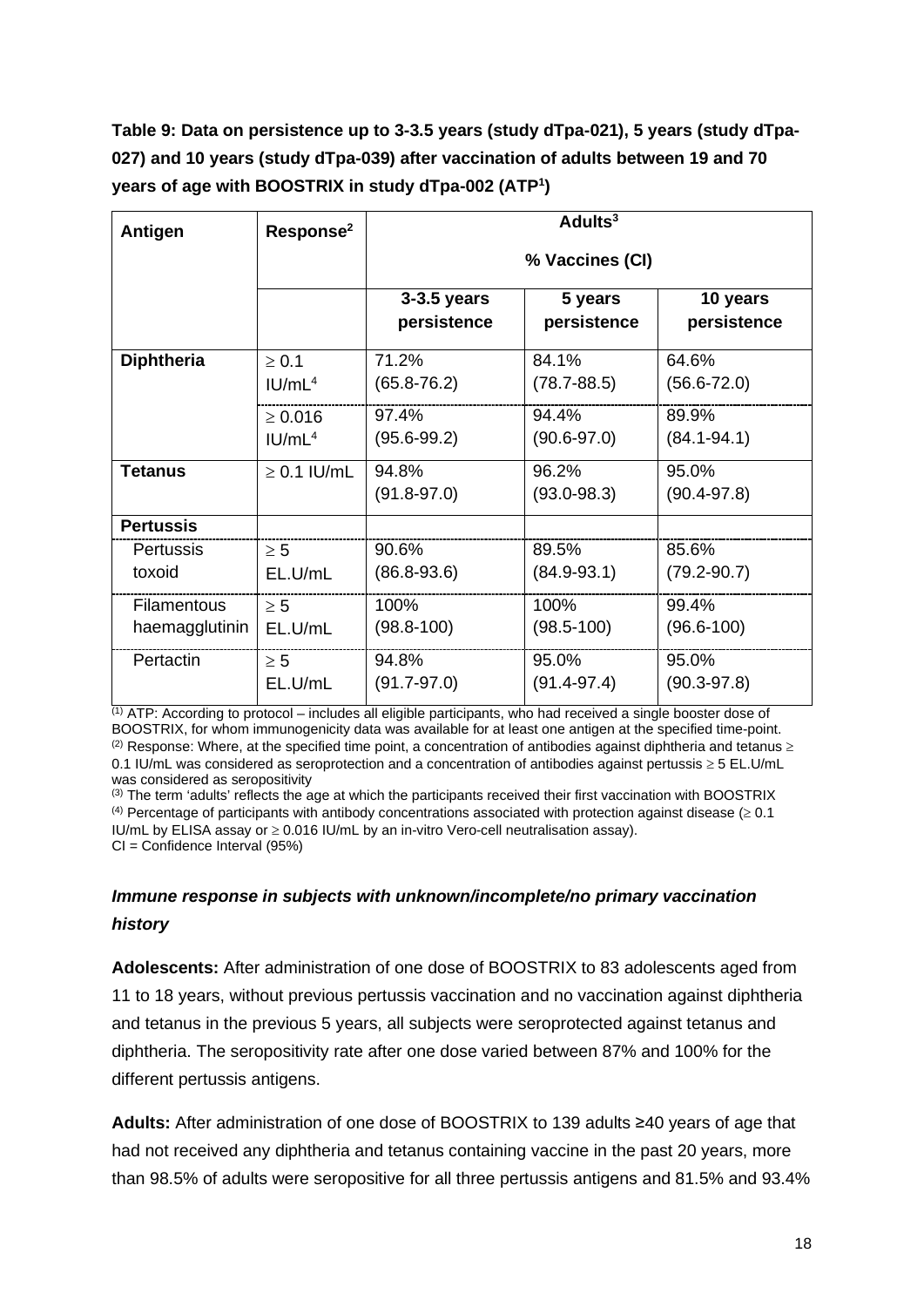were seroprotected against diphtheria and tetanus respectively. After administration of two additional doses one and six months after the first dose, the seropositivity rate was 100% for all three pertussis antigens and the seroprotection rates for diphtheria and tetanus reached 99.3% and 100% respectively. While the study included patients who had either not received vaccination against pertussis or had received pertussis vaccination more than 40 years before, almost all subjects were positive for anti-FHA and anti-PT antibodies and approximately half were positive to anti-PRN antibodies at baseline.

## *Immune response after a repeat dose of BOOSTRIX*

The immunogenicity of BOOSTRIX, administered 10 years after a previous booster dose with BOOSTRIX or reduced-antigen content diphtheria, tetanus and acellular pertussis vaccines has been evaluated in adults. One month after the decennial BOOSTRIX dose, >99 % of subjects were seroprotected against diphtheria and tetanus and all were seropositive for antibodies against pertussis antigens PT, FHA and PRN.

## **5.2 PHARMACOKINETIC PROPERTIES**

Not relevant to vaccines.

## **5.3 PRECLINICAL SAFETY DATA**

#### **Genotoxicity**

BOOSTRIX has not been evaluated for genotoxicity.

#### **Carcinogenicity**

BOOSTRIX has not been evaluated for carcinogenicity.

## **6 PHARMACEUTICAL PARTICULARS**

## **6.1 LIST OF EXCIPIENTS**

The diphtheria toxoid, tetanus toxoid and acellular pertussis vaccine (dTpa) components are adsorbed on 0.5 mg aluminium and suspended in isotonic sodium chloride. It also contains formaldehyde, polysorbate 80 and glycine in residual amounts.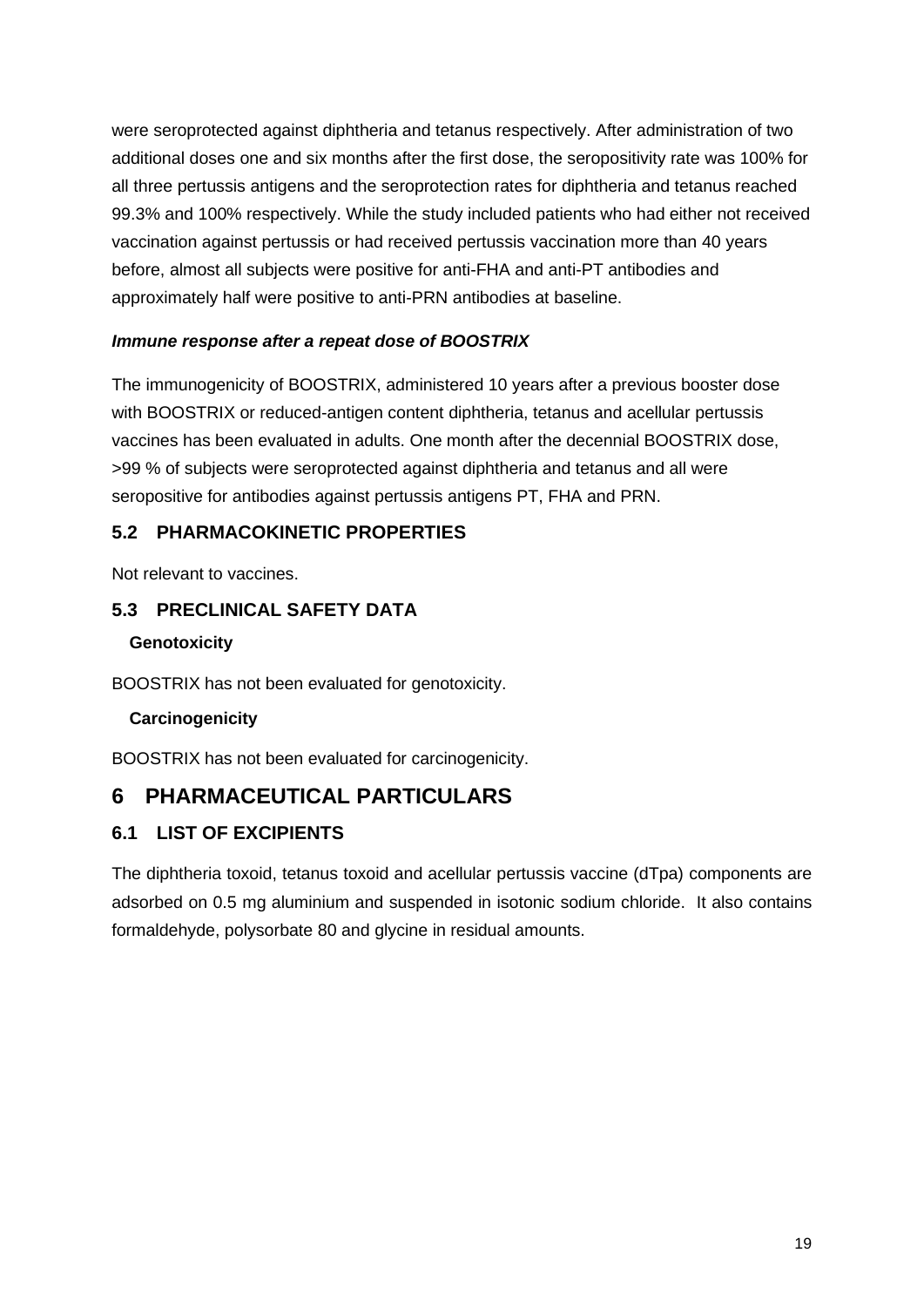## **6.2 INCOMPATIBILITIES**

Incompatibilities were either not assessed or not identified as part of the registration of this medicine.

## **6.3 SHELF LIFE**

In Australia, information on the shelf life can be found on the public summary of the Australian Register of Therapeutic Goods (ARTG). The expiry date can be found on the packaging.

## **6.4 SPECIAL PRECAUTIONS FOR STORAGE**

BOOSTRIX should be stored in a refrigerator (2°C - 8°C). DO NOT FREEZE. Discard if vaccine has been frozen. Protect from light.

## **6.5 NATURE AND CONTENTS OF CONTAINER**

BOOSTRIX is presented as a turbid white suspension in a glass vial or glass prefilled syringe. Upon storage a white deposit and clear supernatant can be observed. This is a normal finding.

The vials and prefilled syringes are made of neutral glass type I, which conforms to European Pharmacopoeia Requirements.

Not all pack sizes and presentations may be distributed in Australia.

## **6.6 SPECIAL PRECAUTIONS FOR DISPOSAL**

In Australia, any unused medicine or waste material should be disposed of by taking to your local pharmacy.

## **6.7 PHYSICOCHEMICAL PROPERTIES**

#### **Chemical structure**

Not relevant to vaccines.

## **CAS number**

Not relevant to vaccines.

# **7 MEDICINE SCHEDULE (POISONS STANDARD)**

Schedule 4 – Prescription Only Medicine